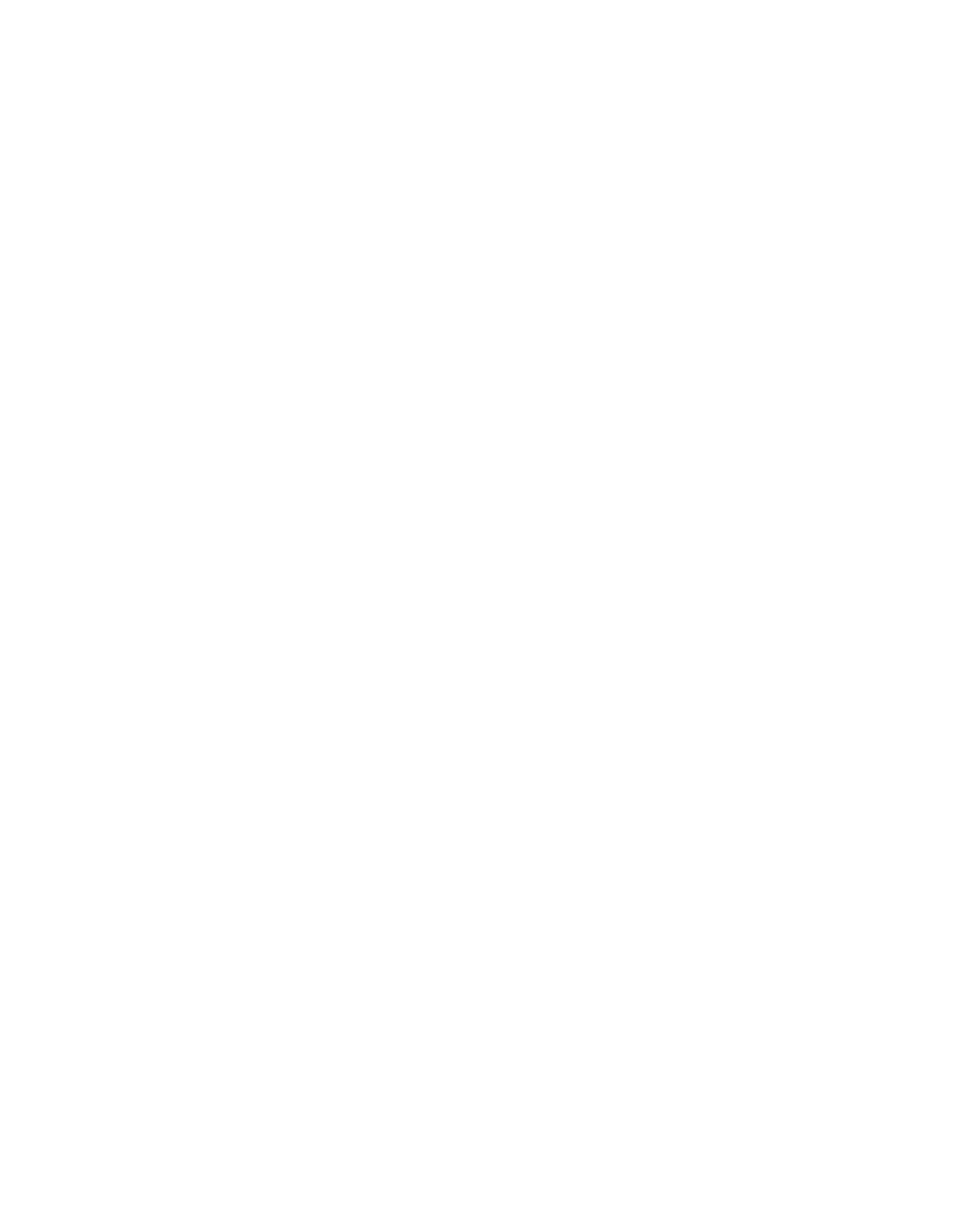#### **Declaration of Conformity**

Application of Council Directive

Standard to which Conformity is Declared:

Product Safety – Tested and Passed CE EN61010-1: 1990 + A1: 1992 (73/32 EEC)

Immunity and Emissions – Tested and Passed EN61326: 1998, Class A

| Manufacturer's Name:    | HF scientific, inc.                                |
|-------------------------|----------------------------------------------------|
| Manufacturer's Address: | 3170 Metro Parkway, Fort Myers, Florida 33916-7597 |
| Importer's Name:        |                                                    |
| Importer's Address:     |                                                    |
| Type of Equipment:      | <b>Oil Content Monitor</b>                         |
| Model No:               | OCM 15 20075                                       |
|                         |                                                    |

Year of Manufacture: 2001, 2002

I, the undersigned, hereby declare that the equipment specified above conforms to the above Directive and Standard

Place: Fort Myers, Florida USA  $\overline{P}$ 

(Signature)

Robert J. Maley, President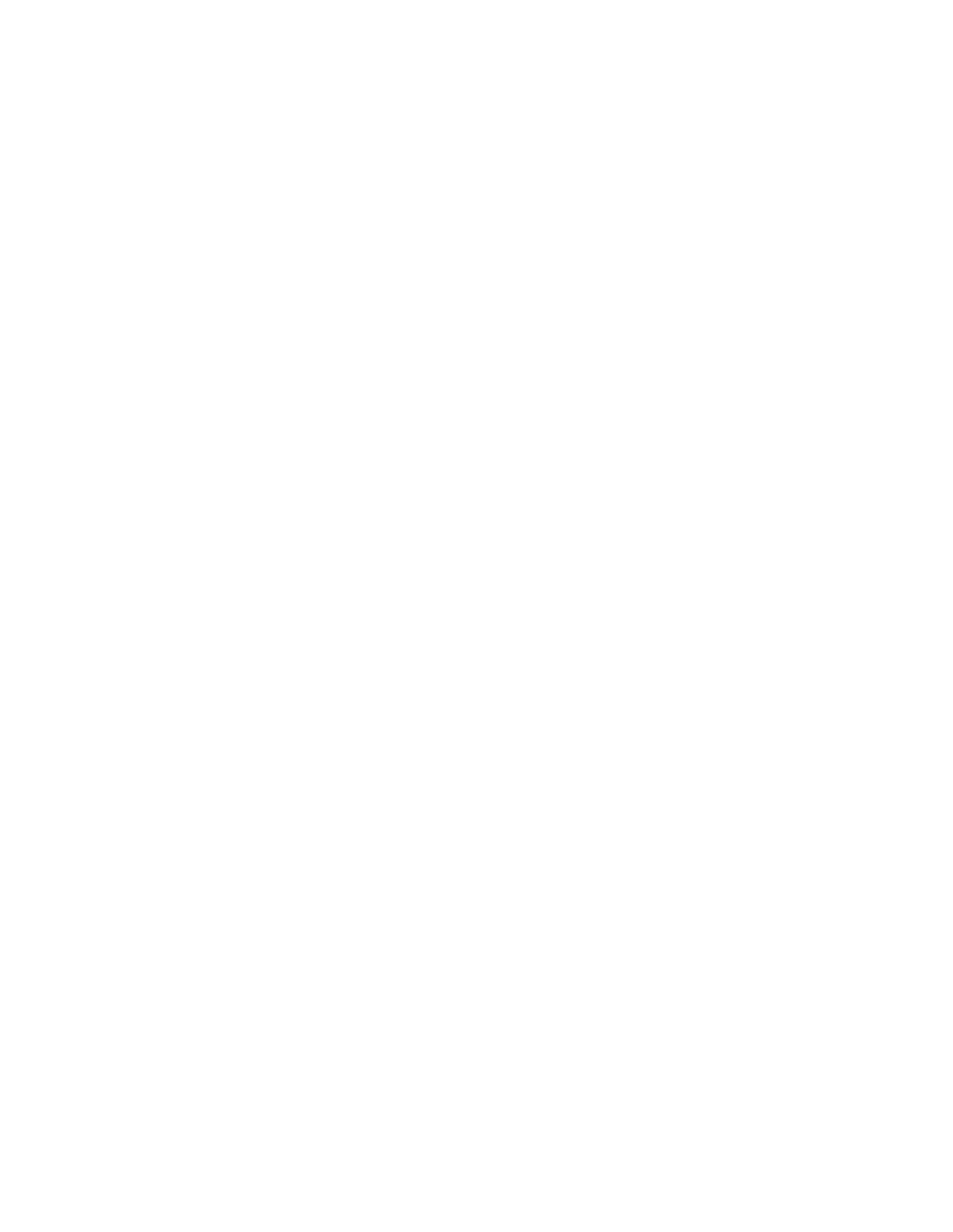| <b>Table of Contents</b> |  |
|--------------------------|--|
|--------------------------|--|

| 1.0 |                                           |  |
|-----|-------------------------------------------|--|
| 2.0 |                                           |  |
| 2.1 |                                           |  |
| 2.2 |                                           |  |
| 3.0 |                                           |  |
| 3.1 |                                           |  |
| 3.2 |                                           |  |
| 3.3 | 3.3.1<br>3.3.2<br>3.3.3<br>3.3.4<br>3.3.5 |  |
| 4.0 |                                           |  |
| 4.1 |                                           |  |
| 4.2 |                                           |  |
| 5.0 |                                           |  |
| 5.1 |                                           |  |
| 5.2 |                                           |  |
| 6.0 |                                           |  |
| 6.1 | 6.1.1<br>6.1.2                            |  |
|     |                                           |  |
| 6.3 |                                           |  |
| 7.0 |                                           |  |
| 7.1 | 7.1.1<br>7.1.2                            |  |
| 7.2 |                                           |  |
| 8.0 |                                           |  |
| 8.1 |                                           |  |
|     |                                           |  |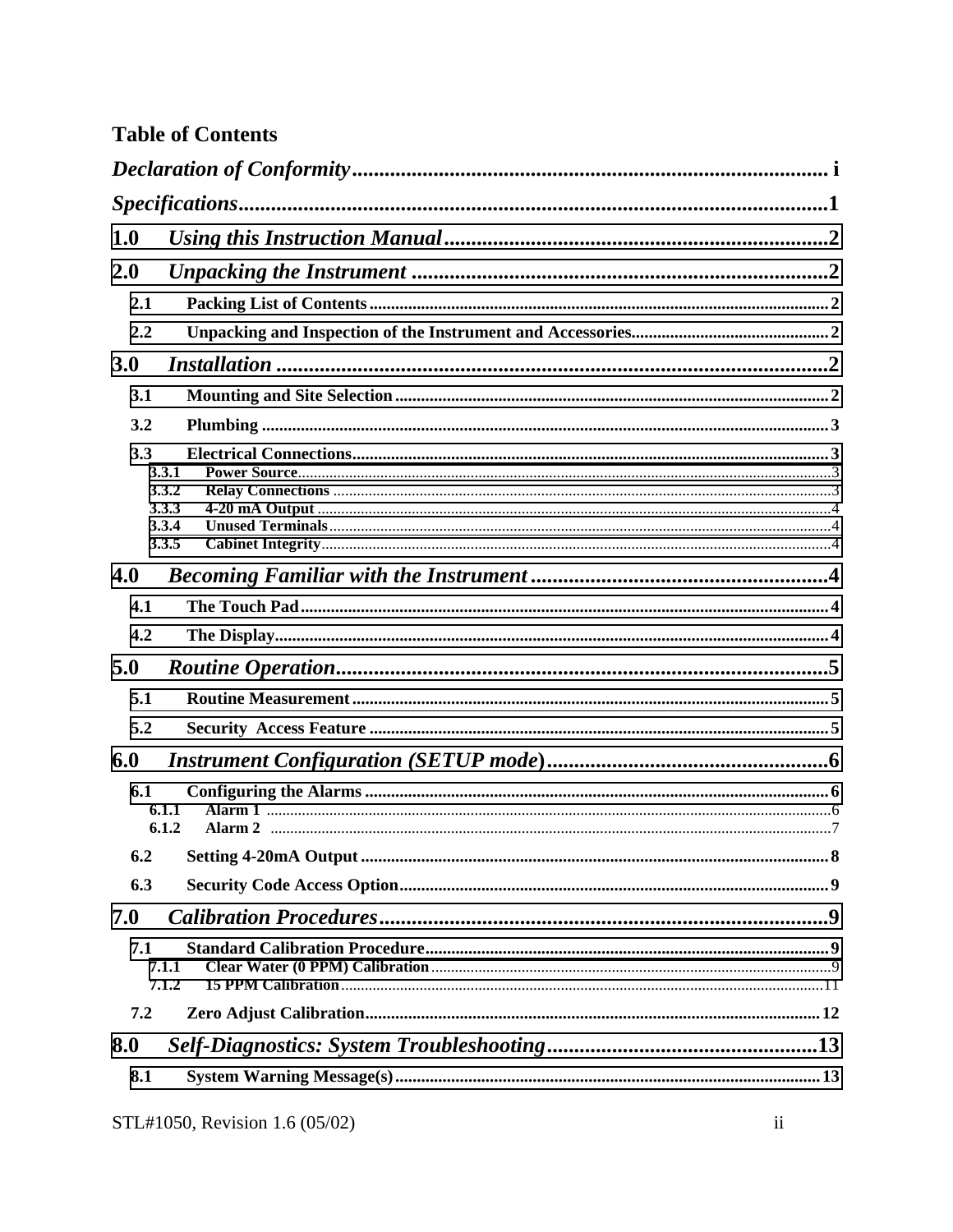| 8.2 |                                                                    |  |
|-----|--------------------------------------------------------------------|--|
| 9.0 |                                                                    |  |
| 9.1 |                                                                    |  |
| 9.2 |                                                                    |  |
| 9.3 |                                                                    |  |
|     | 10.0 Technical Assistance, Replacement Parts and Warranty Claims15 |  |
|     |                                                                    |  |
|     |                                                                    |  |
|     |                                                                    |  |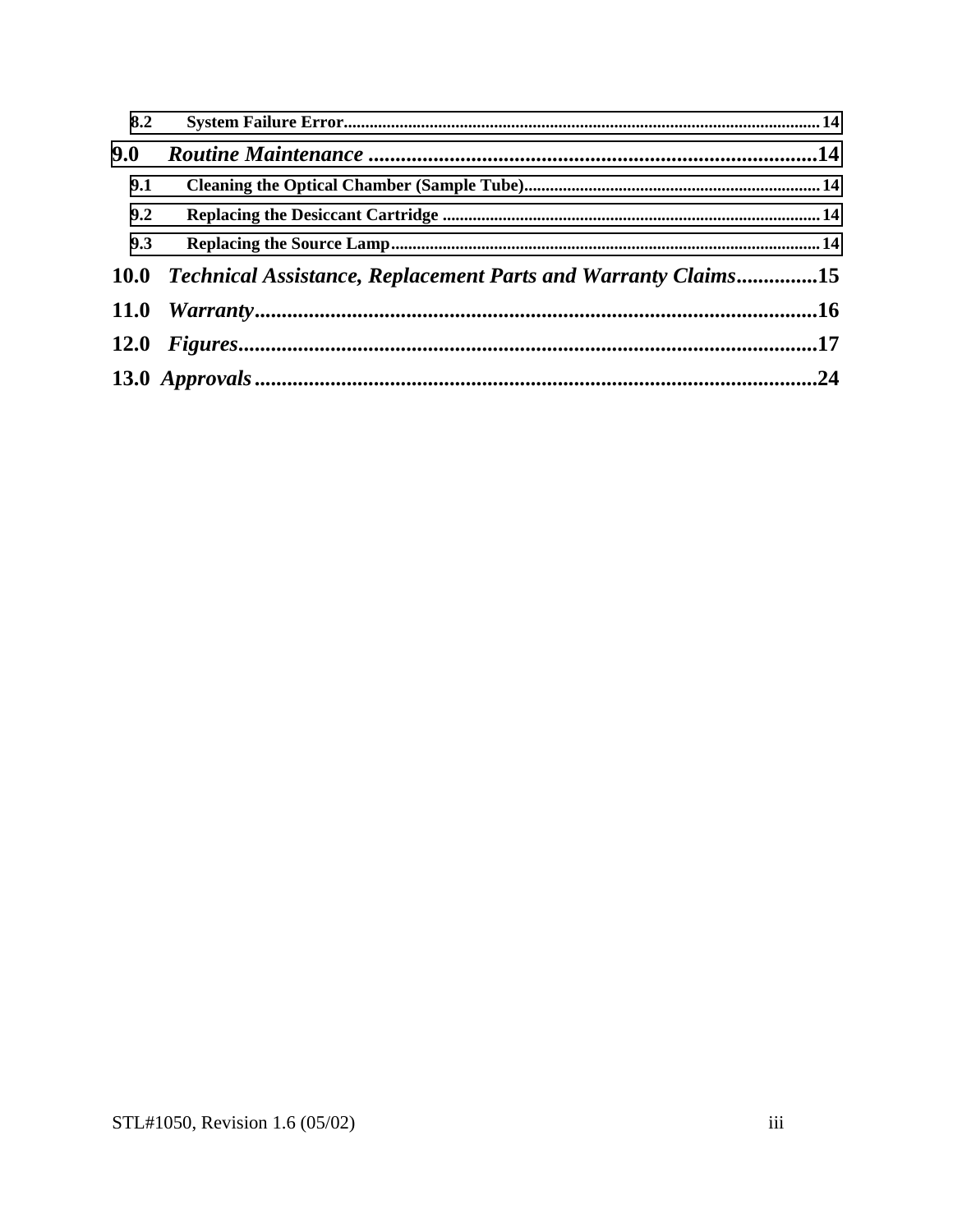### **Specifications**

| <b>Measurement Range</b>             | 0-30 PPM, Trending 30-50 PPM                                                                               |  |
|--------------------------------------|------------------------------------------------------------------------------------------------------------|--|
| Accuracy                             | Less than $\pm$ 5 PPM                                                                                      |  |
| Resolution                           | 1 PPM                                                                                                      |  |
| <b>Response Time</b>                 | Less than 20 seconds                                                                                       |  |
| <b>Power Requirements</b>            | 90-250 VAC, 47-90Hz, 6 VA                                                                                  |  |
| Display                              | Liquid Crystal Display                                                                                     |  |
| Two User Settable Alarms             | 120-240VAC 2A Form C Relay with suppressors, or                                                            |  |
|                                      | 120-240VAC 1A Form A Zero -crossing Solid State Relay                                                      |  |
| <b>Analog Output Signals</b>         | $4 - 20 \text{ mA}$                                                                                        |  |
| <b>Water Pressure</b>                | $0.1 - 8$ bar $(1-116$ psi.)                                                                               |  |
| <b>Flow Rate</b>                     | 1 Liter/min. regulated (.26 Gal/min)                                                                       |  |
| <b>Operating Temperature Range</b>   | $0^{\circ}$ C – 50°C (34°F – 122°F)                                                                        |  |
| <b>Sample Temperature Range</b>      | $1^{\circ}$ C – 50 $^{\circ}$ C (34 $^{\circ}$ F – 122 $^{\circ}$ F)                                       |  |
| Year 2000 Compliance<br>Statement    | This instrument is fully Year 2000 (Y2K) compliant; it does not<br>use the date for operation in any form. |  |
| Regulatory/Measurement<br>Compliance | I.M.O. resolution MEPC. 60(33)                                                                             |  |
| Certifications                       | See appendix for approvals                                                                                 |  |
| <b>Approximate Dimensions</b>        | 175mm W x 310mm H x 225mm D (6%" W x 12 ¼" H x 8•" D)                                                      |  |
| Shipping Weight                      | $2.5 \text{ kg} (5.5 \text{ lbs.})$                                                                        |  |
| Warranty                             | 1 Year from date of shipment                                                                               |  |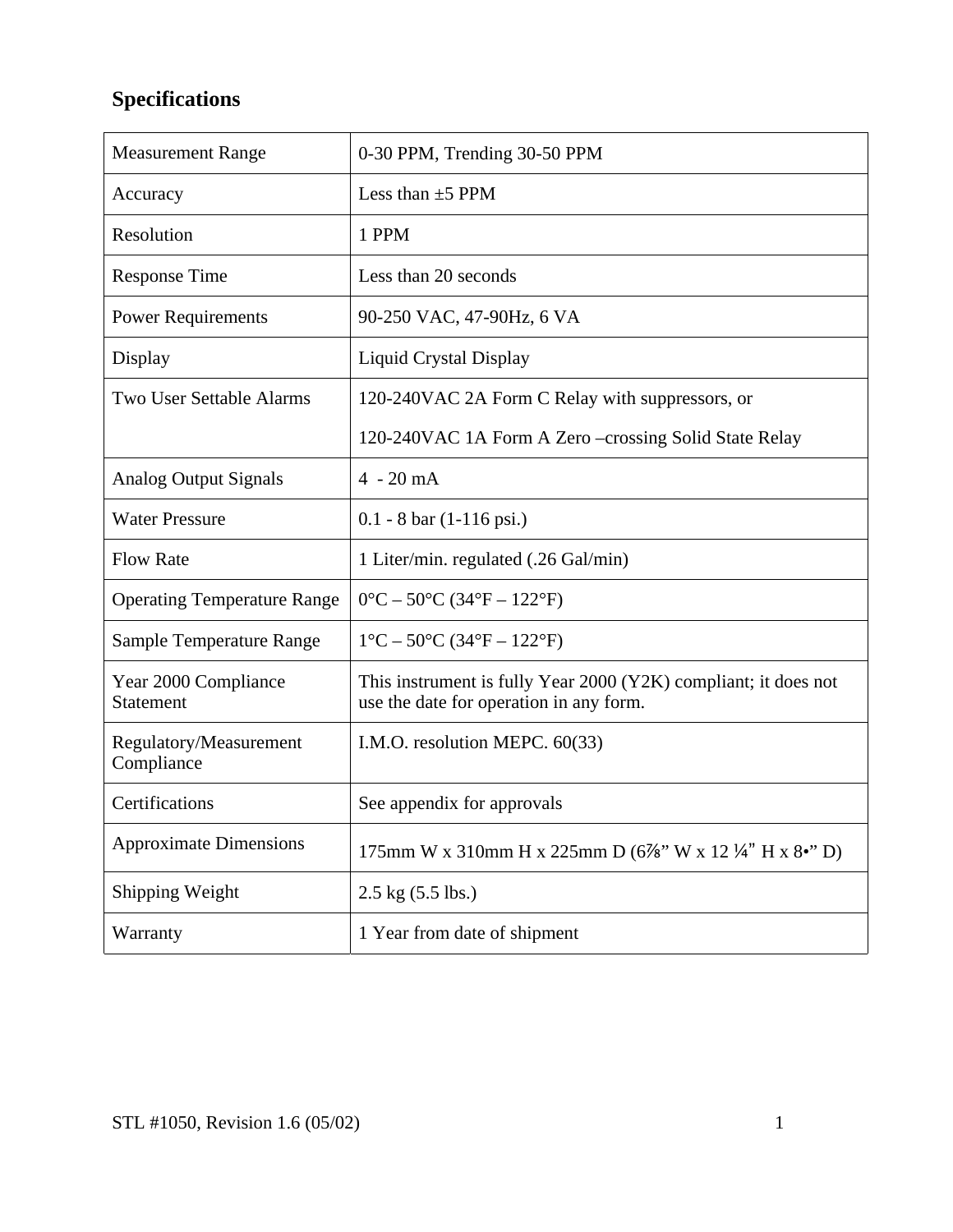#### <span id="page-7-0"></span>**1.0 Using this Instruction Manual**

Congratulations on your purchase of a new Separation Technologies oil content monitor (OCM 15). This instrument has been designed for simple and easy measurement of bilge oil in water and conforms to the requirements of I.M.O. resolution MEPC. 60(33).

This manual contains simple steps to follow to ensure that your instrument operates properly. The following sections describe how to use and care for your new OCM 15. In certain instances **NOTES**, or reminders, have been added to give further clarification to the instructions. Refer to the *Table of Contents* to easily find specific topics.

#### **2.0 Unpacking the Instrument**

| <b>Item</b>                  | Quantity                    |
|------------------------------|-----------------------------|
| OCM 15 Bilge Alarm           |                             |
| <b>Instruction Manual</b>    |                             |
| <b>Male Quick Connectors</b> | 2                           |
| <b>Black Nylon Tubing</b>    | 3 meters $(10 \text{ ft.})$ |
| Calibration Kit              |                             |
| <b>Desiccant Cartridge</b>   |                             |

#### **2.1** Packing List of Contents

#### **2.2** Unpacking and Inspection of the Instrument and Accessories

Remove the instrument from the packing carton. Carefully inspect all items to ensure that no visible damage has occurred during shipment. If the items you received do not match your order, please immediately contact your local distributor or the HF scientific, inc. Customer Service department.

#### **3.0 Installation**

#### **3.1** Mounting and Site Selection

The OCM 15 is designed for wall mounting. If wall mounting is not practical, the instrument can be mounted on any suitable surface. Choose a location that is easily accessible for operation and service and ensure that the front display rests at eye level. The overall mounting dimensions of the instrument are shown in Figure 1. For ease of service there should be about 45cm (18") free area above the OCM 15. This will ensure enough room for calibrations and for cleaning the optical well. The recommended mounting screws (four required) are M6 (or  $\frac{1}{4}$ ").

It is important that the OCM 15 be mounted within 18 meters of the oily water separator to comply with the IMO requirement for a response time of 40 seconds.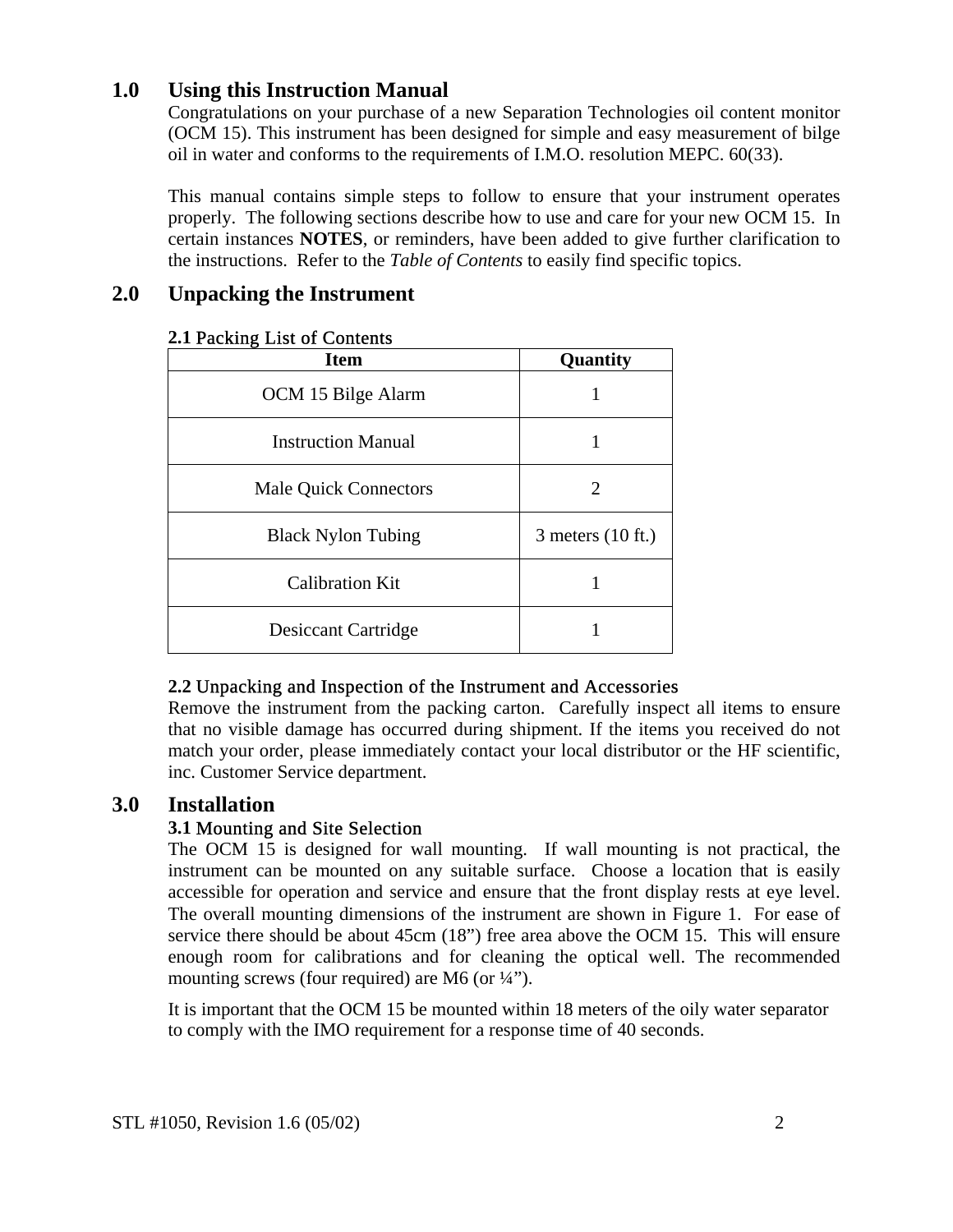#### <span id="page-8-0"></span>**3.2 Plumbing**

The recommended plumbing for the OCM 15 is shown in Figure 2. The OCM 15 is designed with an integral flow regulator which limits the flow to between  $0.8 - 1.3$ liters/minute depending on the system backpressure. Ensure that you supply the OCM 15 with a process flow capable of sustaining these levels. Quick-connect fittings are supplied on the inlet and outlet of the OCM 15. These fittings help speed up calibration procedures. The OCM 15 is designed for use with semi-rigid tubing  $(\frac{1}{4}$ " OD X .170" ID). Opaque tubing is recommended if the tubing will be exposed to sunlight. Using this semirigid tubing, the instrument should be installed within 18 meters of the sample line to comply with the IMO requirement for a response time of 40 seconds. A valve is supplied at the inlet side of the instrument to ease the calibration and cleaning procedures.

#### **Note: The quick-connect fittings are designed with a special shut-off feature to prevent flow of the process through the OCM 15 when the line is disconnected.**

The optional clean water supply *must* be oil-free. The clean water connection, along with the optional drain connection, allows the OCM 15 to be easily calibrated for the clean water condition. If your clean water supply is seawater, the OCM 15 can be zero adjusted with the local seawater.

#### **3.3 Electrical Connections**

All of the electrical connections to the OCM 15 are made at the field terminal box located on the lower section of the instrument. Wiring should be run in through the grommet closest to the connection terminal block. The cable diameter for these grommets is rated for  $4.3 - 11.9$  mm  $(0.170 - 0.470)$ .

To make connections, insert a 3mm(1/8") flat blade screwdriver into the top slot of the terminal block. Pivoting the handle of the screwdriver up causes the clamp to lower. You can now insert the wire. Releasing the tension raises the clamp and tightens the connection. Please note that these terminal blocks will accept wire gauges AWG 24-14. As you read the following sections, please refer to Figure 3 for clarification of the electrical connections.

#### **3.3.1 Power Source**

The power source required is 90 – 250VAC, 47-90Hz. The power consumption is 6VA. Connections are made at the far right hand terminals.

Please observe safe wiring practices. It is recommended that a circuit breaker or switch be placed prior to the power connection to the OCM 15 to allow for service.

#### **3.3.2 Relay Connections**

Relay connections for Alarm 1 and Alarm 2 are located next to the power connection. These relays are rated at 120-240VAC 2A for the mechanical. The optional solid state relays are rated at 120-240VAC 1A.

The Sensor Alarm connection is located to the left of Alarm 1. This relay is rated for up to 30VDC 2A.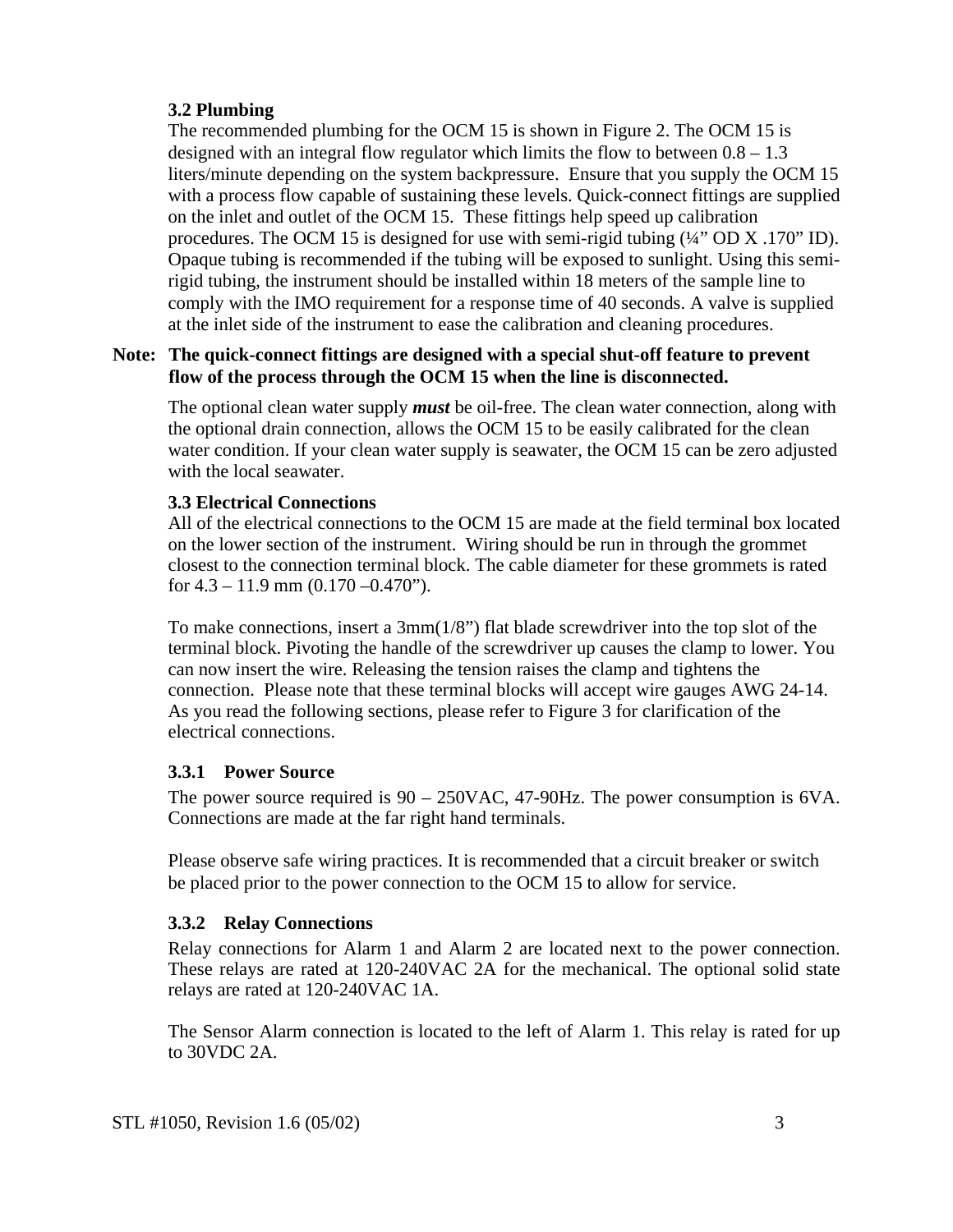#### <span id="page-9-0"></span>**3.3.3 4-20 mA Output**

A 4-20 mA signal is provided. This output is referenced to the scale of 0-30 PPM as set at the factory but may be set to any portion of the scale of 0-50 PPM. Connections for the 4- 20 mA are located next to the Sensor Alarm.

#### **3.3.4 Unused Terminals**

Located next to the 4-20mA outputs are some terminals that are not used in this instrument. These terminals are not connected inside the instrument and cannot be used.

#### 3.4.5 Cabinet Integrity

To maintain the seal of the field terminal box, it is important to use suitable size cable through the compression fittings. If suitable size cable is not available, use vinyl tubing or electrical tape to make up the difference. Tighten all compression fittings by hand. Do not remove the plastic dowel plugs in unused fittings as these serve to complete the cabinet seal. When closing the lid, ensure that no wires are pinched and that the o-ring is in good condition. Tighten the four corner screws firmly.

#### **4.0 Becoming Familiar with the Instrument**

The user interface of the OCM 15 has been designed with a 4 key Touch Pad and a digital user display with two rows of display information.

#### **4.1** The Touch Pad

The **MODE** key is used to cycle between the four modes of the OCM 15: AUTO (measurement) mode, CAL 0 ADJ (Zero Adjust Calibration) mode, SETUP (Instrument Configuration) mode, and CAL (Calibration) mode. The ↵ key enters the option (or mode) that is highlighted or chosen. The  $\triangle$  and  $\blacktriangledown$  arrows are used to scroll through lists and to increase or decrease settings. Please refer to the Menu Flow Chart (Figure 8) while becoming familiar with the operation of the OCM 15.

#### **Note: 1.While in the CAL or SETUP modes the relays are set in the alarm condition.**

**2. The instrument has an integral time-out feature that automatically returns the system operation to the AUTO mode from either the CAL or SETUP modes when more than 5 minutes have passed with no keypad activity.** 

#### **4.2** The **Display**

Figure 4 illustrates all the graphics on the user display. The upper row of the display (1) is used for reporting the oil concentration (in PPM) and to provide user guidance in the customer settings routine. The lower row of the display (2) is used to communicate error messages and also to provide user guidance. The display has several status indicators (3), which indicate the current operation mode of the instrument. Finally, several indicators around the screen provide guidance when the customer setting routine is being used and when the calibration routine is being used. Please note that not all of the indications on this screen will be used at any one time.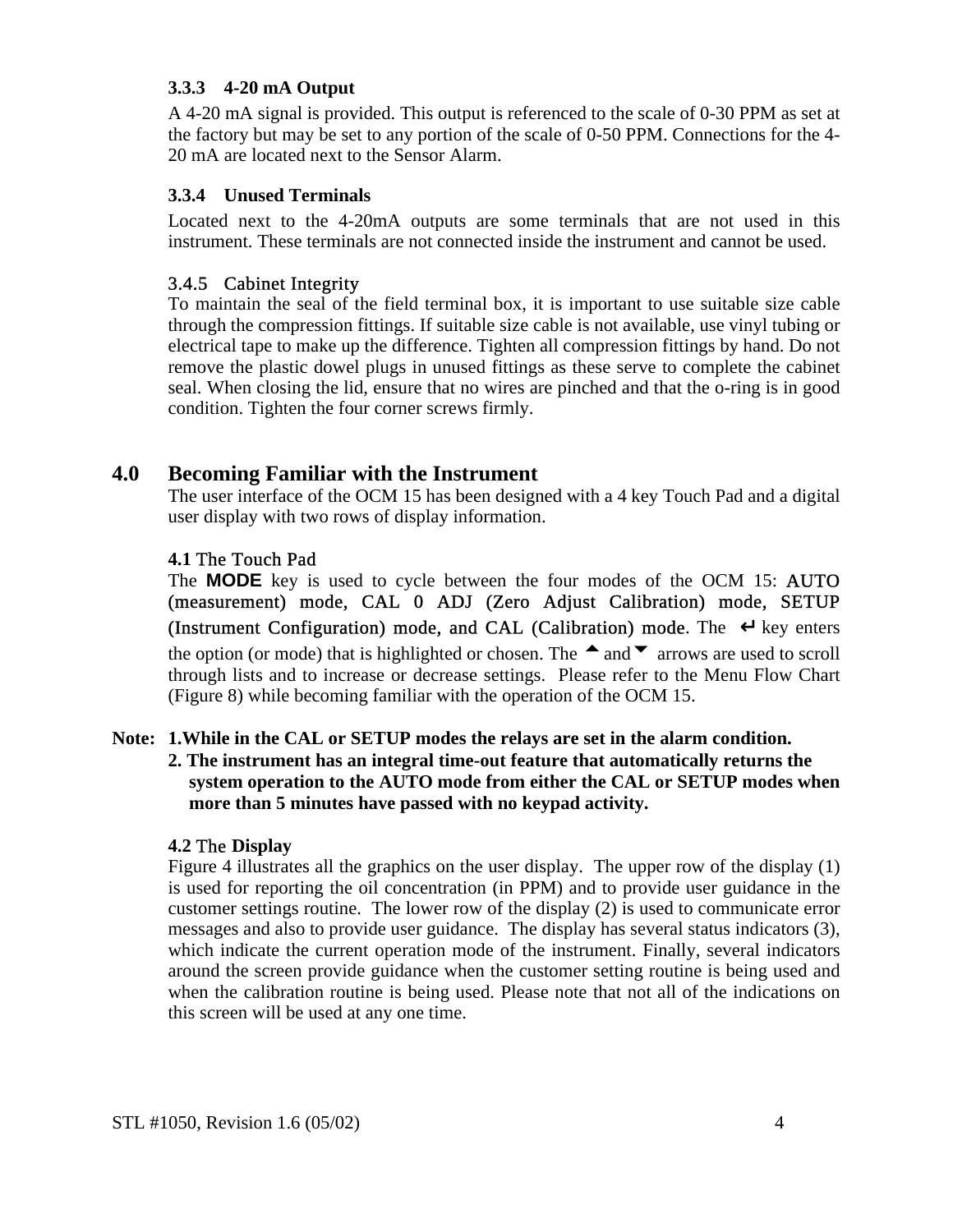#### <span id="page-10-0"></span>**5.0 Routine Operation**

The OCM 15 is designed to measure and display the concentration of oil (in PPM by weight) in the bilge water according to I.M.O. resolution MEPC. 60(33). Readings above 50 PPM are outside of the range of this instrument.

#### **5.1** Routine Measurement

During normal operation, the instrument will have the AUTO block highlighted with the current scale displayed on the right side of the display, the measured reading on the upper row of the display, and the current alarm level on the lower row of the display (see illustration below).



The following steps describe how to measure the oil content of a sample using the OCM 15:

- 1. Turn power on to the OCM 15. The instrument will be in the AUTO (measurement) mode (the "AUTO" block should be illuminated). Allow instrument to warm up for at least 45 minutes.
- 2. When a continuous process stream is flowing through the instrument, the instrument will report the oil content of the sample by displaying it on the LCD screen.
- 3. Pressing the MODE button will allow you to sequentially access the calibration routine (see section 6 for more information) and the configuration/setup routine (see section 7 for more information).

#### **5.2 Security Access Feature**

The OCM 15 is equipped with a security access code feature that can be turned on or off when configuring the instrument. Three access codes are used in the instrument: one for instrument calibration (333), one for instrument configuration (444), and one to zero adjust the instrument (222). These codes are not changeable and are required as input whenever the customer presses the **MODE** button to access either the calibration routine or the setup routine if the security feature is enabled.

If the security feature is enabled, the screen shown in Figure 5 will be shown when you press the **MODE** button. The security code has three numbers that are selectable one at a time. Use the  $\triangle$   $\blacktriangledown$  arrows to select the first number in the code and then press the ↵ key to accept the number. Then repeat the process for the next two numbers in the access code. If you have selected a valid code the OCM 15 will be directed to either the calibration, the zero adjust, or the user setup mode depending on the access code that was provided to the instrument. If the wrong access code is selected, the instrument will return to the AUTO mode.

STL #1050, Revision 1.6 (05/02) 5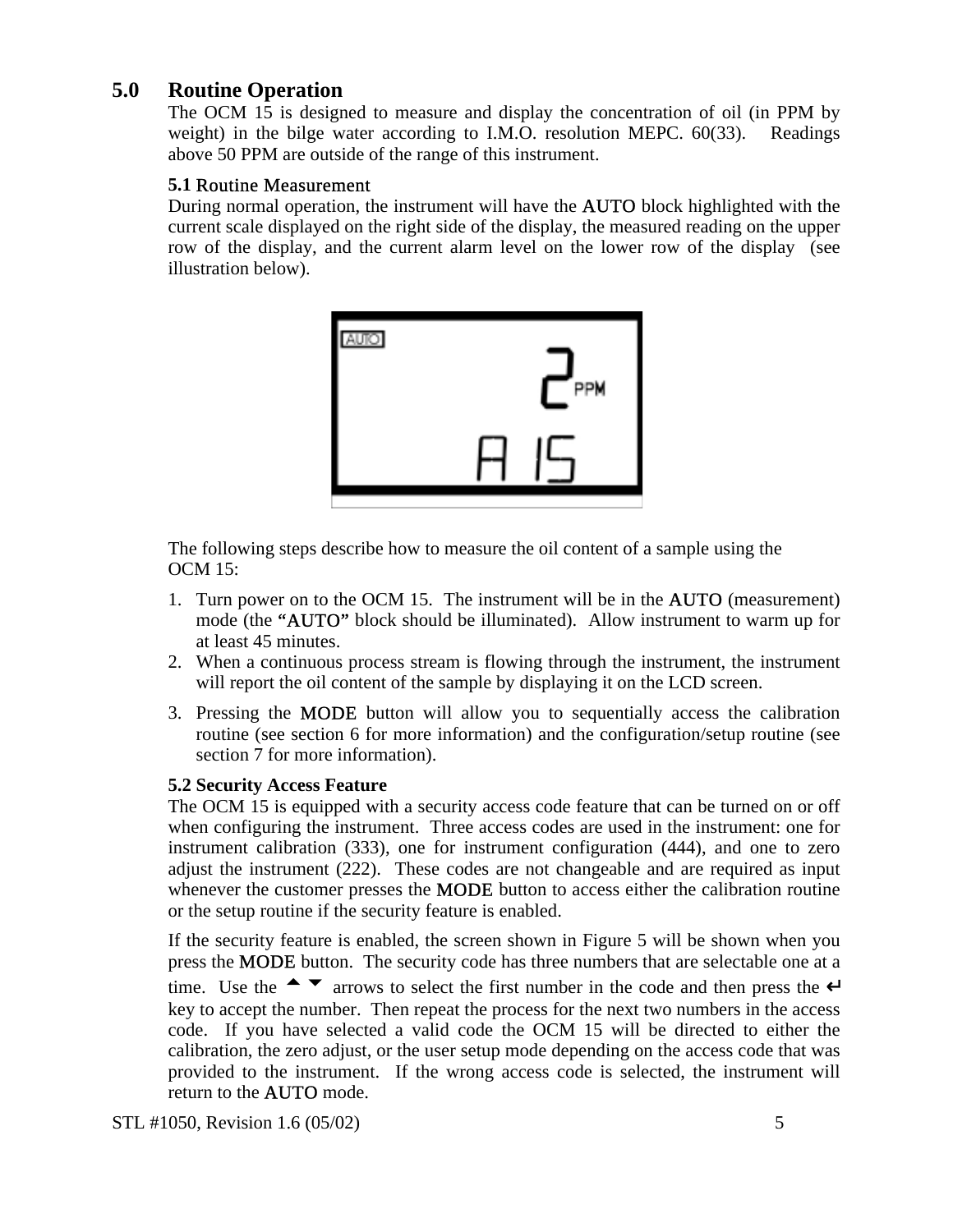#### <span id="page-11-0"></span>**6.0 Instrument Configuration (SETUP mode)**

The OCM 15 provides you the ability to customize your instrument according to your needs at any time during normal operation. This section describes how you can customize your instrument.

#### NOTE: To skip the selection of the SETUP mode, simply press the **MODE** key.

#### **6.1** Configuring the Alarms

Enter the SETUP mode of the OCM 15 by pressing the **MODE** key until SETUP is illuminated. The level at which the alarm(s) will activate is called the set point. On the OCM 15, the set point (S/P) can be set to either 5 or 15 ppm. The display will now indicate that the set point (S/P) for both alarm 1 and alarm 2 are set to 15 PPM. Use the **★ ▼** keys to select a set point of 5 or 15 ppm. Press the  $\perp$  key to accept each selection

and to proceed to the next selection. Press  $\downarrow$  now to set up the alarms.

You may set delay times for initiating and disabling the alarm. The delay times are used to prevent relay chatter close to the alarm limit. The delay times are set at 0 seconds at the factory. The operations of the delays are:

- *Delay On*: Once an alarm condition is met, the process must remain in alarm condition for at least the time selected for the Delay On time level. If the delay on time level is set at 15 seconds and the alarm condition is met continuously for only 10 seconds, the alarm will not be initiated. However, if the alarm condition is met continuously for 15 seconds or more, the OCM 15 will indicate an alarm condition.
- *Delay Off*: Likewise, once the process water leaves the alarm condition levels it must remain out of the alarm condition for at least the time selected for the Delay off time level. If the delay off time level is set to 10 seconds and the process has exited out of the alarm condition, the alarm will be reset only if the process is out of the alarm condition for a continuous 10 seconds. Otherwise, the OCM 15 will still signal an alarm condition.

#### 6.1.1 Programming Alarm 1

Alarm 1 Function: Alarm 1 is always active. This is the alarm that should be connected to the re-circulation apparatus. This alarm will activate when the oil concentration exceeds the set point longer than the "Delay On" time.

Alarm 1 Delay Times: *Delay On*: The following display will appear to allow you to select the number of seconds currently set for the "delay on" time.



STL #1050, Revision 1.6 (05/02) 6 The current selected number of seconds will be shown. You can select the desired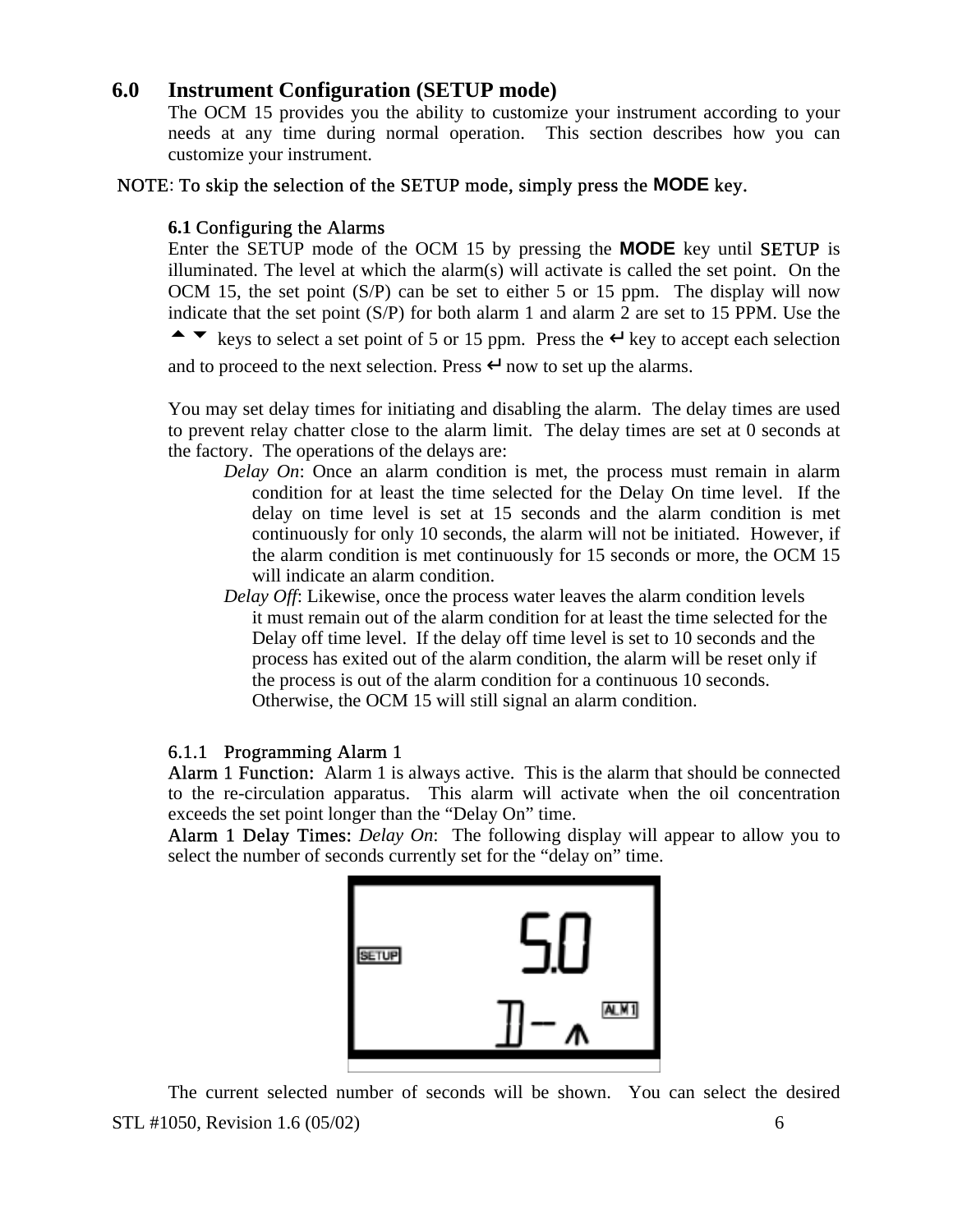number of seconds for the "delay on" time for this alarm using the  $\triangle$  and  $\nabla$  buttons. Once you have set the desired delay time, press the  $\downarrow$  button to accept it.

*Delay Off*: Next, the following display will appear to allow you to select the number of seconds currently set for the "delay off" time.



The current selected number of seconds will be shown. You can select the desired delay on time for this alarm using the  $\bullet$  and  $\bullet$  buttons. Once you have set the desired delay time, press the  $\downarrow$  button to accept it.

#### 6.1.2 Programming Alarm 2

Alarm 2 Function: Alarm 2 may be turned on, or off. This alarm could, for example, be wired into the control room as an early warning system for the oil levels in your process stream. You can use the  $\uparrow$  or  $\uparrow$  buttons to cycle through and select the desired function. Press the  $\downarrow$  button to accept your selection.

If you selected to turn the alarm OFF, you will be immediately prompted to set up the analog output for the instrument. If, on the other hand, you selected to turn the alarm on you will be prompted to set the delay times.

Alarm 2 Delay Times: *Delay On*: The following display will appear to allow you to select the number of seconds currently set for the "delay on" time.



The current selected number of seconds will be shown. You can select the desired number of seconds for the "delay on" time for this alarm using the  $\triangle$  and  $\nabla$  buttons. Once you have set the desired delay time, press the  $\downarrow$  button to accept it.

*Delay Off*: Next, the following display will appear to allow you to select the number of seconds currently set for the "delay off" time.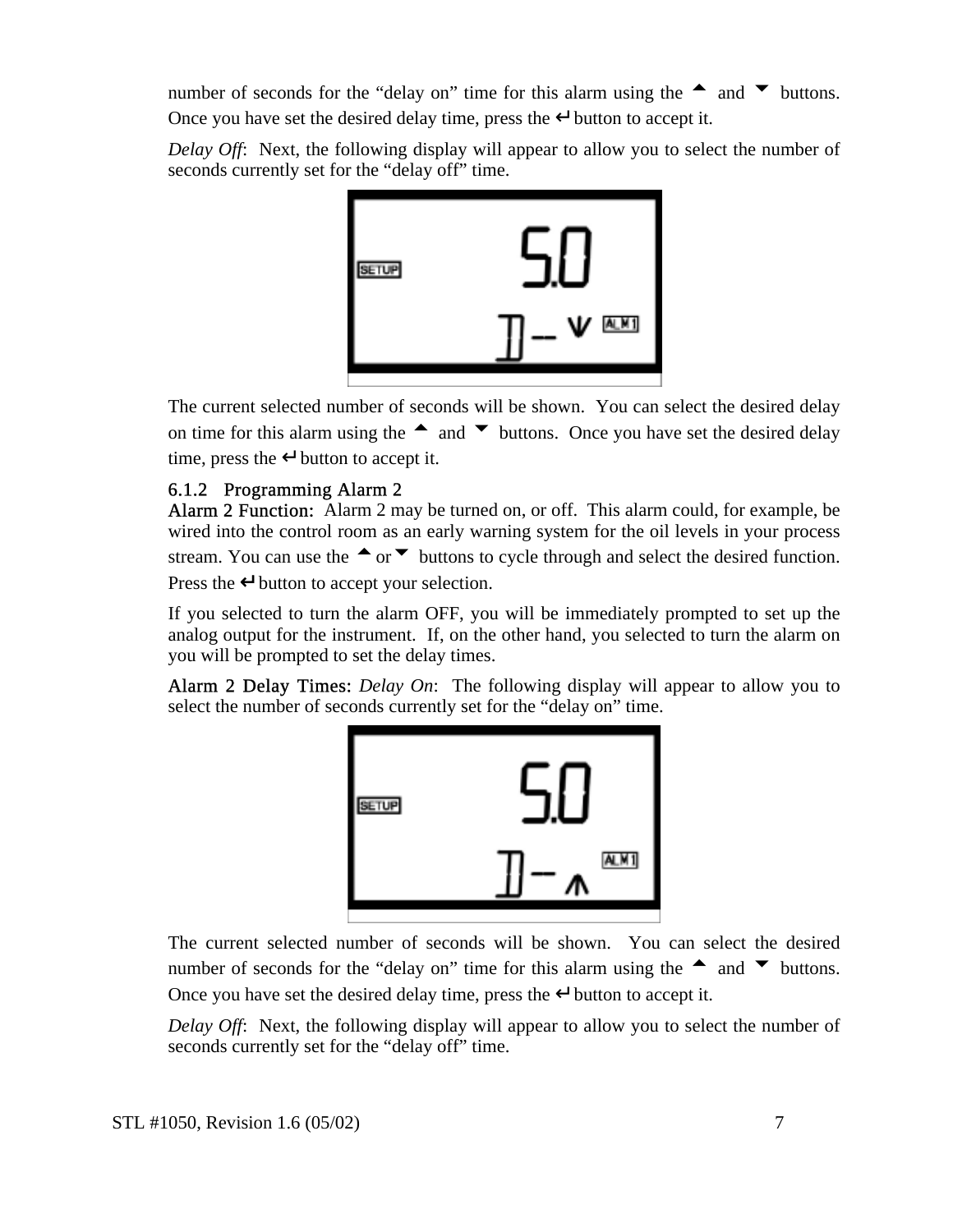

The current selected number of seconds will be shown. You can select the desired delay on time for this alarm using the  $\bullet$  and  $\bullet$  buttons. Once you have set the desired delay time, press the  $\downarrow$  button to accept it.

Note: A system alarm will activate when an internal system failure occurs. Please note that the user settable relays are failsafe in that they will activate if an internal system failure or power loss occurs.

#### 6.2 Setting 4-20mA Output

The output  $(O/P)$  selection allows you to turn the  $4 - 20$  mA analog output on, or off. You can select the desired analog output operation using the  $\triangle$  and  $\nabla$  keys. Once you have set the desired operation, press the  $\perp$  key to accept it.

If you selected to turn the 4-20 mA output on, you will be prompted to set the upper and lower oil content levels corresponding to the 4 mA and 20 mA output levels. First, you will be prompted with the oil content level assigned to the 4 mA output level (OLV on the *lower* row of the LCD display). Select the oil content level you wish to assign to the OLV using the  $\triangle$  and  $\triangledown$  keys. Once you have set the desired level, press the ↵ key to accept it.

Next, you will be prompted with the oil content level assigned to the 20 mA output level (OHV on the *lower row* of the LCD display). Select the oil content level you wish to assign to the OHV using the  $\triangle$  and  $\blacktriangledown$  keys. Once you have set the desired level, press the  $\downarrow$  key to accept it. At this point you will be prompted to set up the security access

#### 6.3 Selecting the Security Access Option

The OCM 15 is equipped with a security access option. If this option is turned on, the user must be able to input the correct access code for feature. The security key will be highlighted on this display at this time and the lower row the mode they wish to enter.

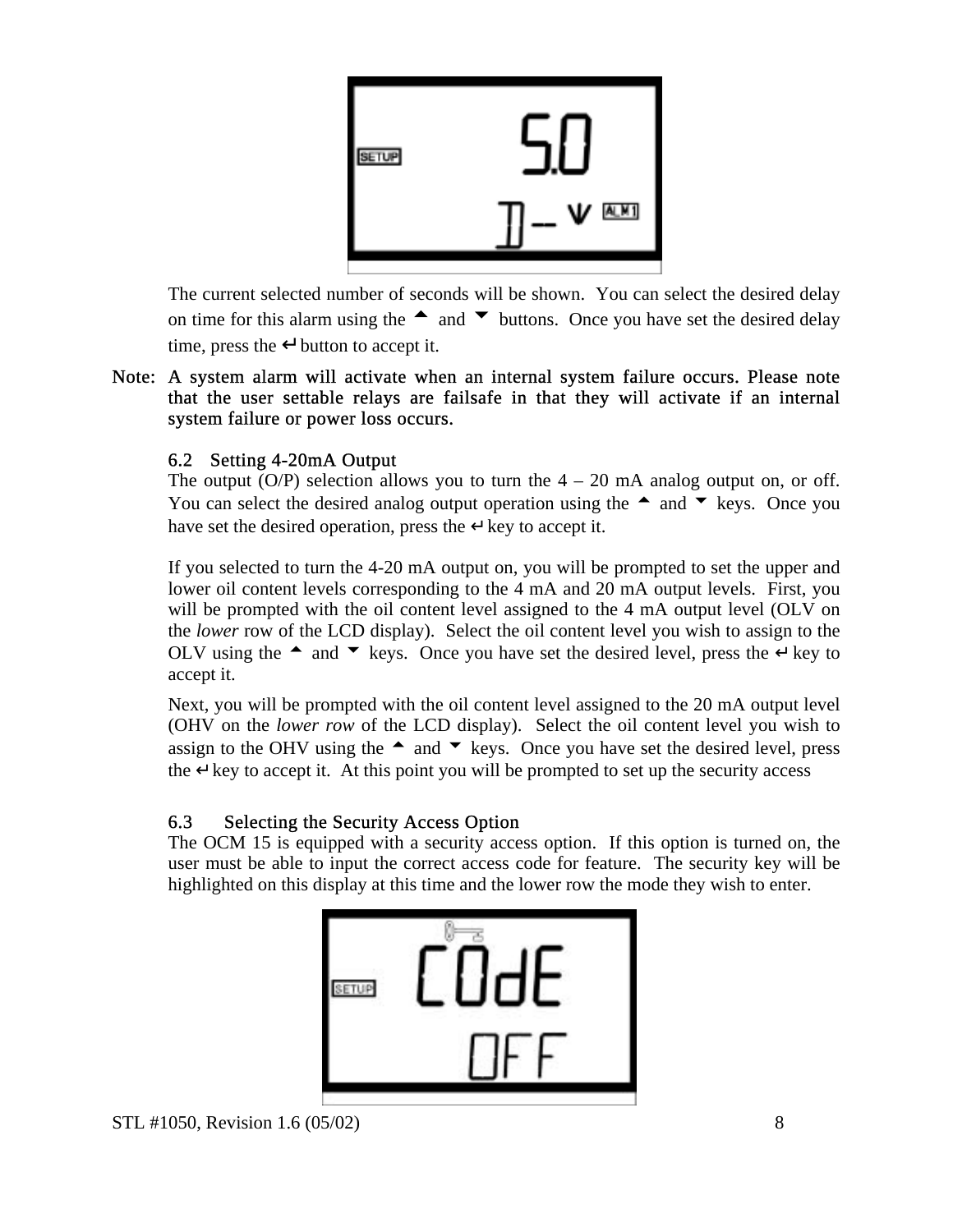<span id="page-14-0"></span>The three access codes used in the instrument: code 333 will provide access to instrument calibration, code 444 will provide access to instrument configuration, and 222 will provide access to the zero adjust calibration. See section 5.2 for more information on this security feature. The security key will be highlighted on this display at this time and the lower row of the display will indicate the operational status of the security access option (on or off). You can change the operational status of this option using the  $\triangle$  and  $\nabla$  keys. Once you have set the desired status, press the  $\downarrow$  key to accept it. Pressing the  $\downarrow$  key will forward you to the calibration mode of the instrument.

You have now completed the customer selectable parameters section of the instrument. You can enter this menu at any time to re-set, or change, any of the parameters.

#### **7.0 Calibration Procedures**

The OCM 15 has been factory-calibrated at HF scientific, inc.. It is possible to use the instrument directly out of the box. However, re-calibration of the instrument using oilfree water and the supplied 15 PPM calibration standard is recommended to allow the user to become familiar with the operation of the instrument and the calibration procedures

#### **7.1 Standard Calibration Procedure**

Two calibration points are required for complete calibration of the OCM 15; oil-free water, and a 15 PPM calibration standard (available only from HF scientific, inc.). To ensure the accuracy of the instrument, please follow the instructions detailed in the following section.

#### **7.1.1 Clear Water (0 PPM) Calibration**

- 1. Shut off flow to the OCM 15.
- 2. Disconnect the source tubing.
- 3. Remove the cleanout plug on the OCM 15.
- 4. Open the drain valve to remove the seawater from the sample tube.
- 5. Close the drain.
- 6. Pour enough oil-free water in to the sample tube to fill it. De-ionized or distilled water is recommended.
- 7. Open the drain.
- 8. Repeat steps 5 and 6 and then clean the sample tube using the cleaning brush supplied with the instrument.
- 9. Open the drain.
- 10. Repeat steps 8 and 9 two more times to completely clean the sample tube.
- 11. Close the drain and fill the sample tube with the oil-free water.
- 12. Replace cleanout plug.
- 13. Press the **MODE** key three times to enter the calibration mode. The "**CAL**" block will be illuminated and the display will read "0 PPM" (see diagram).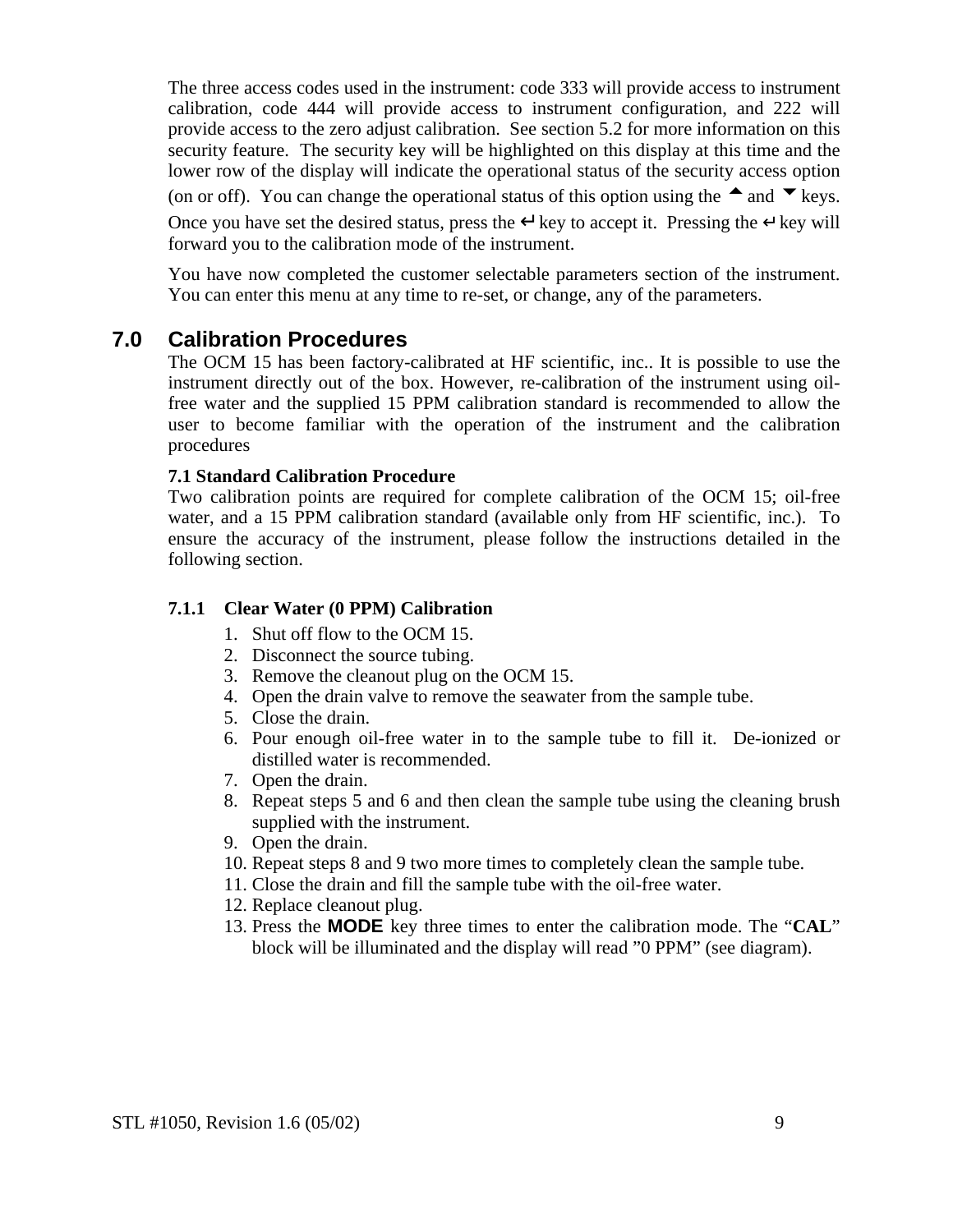

14. Press the  $\Box$  key to initiate the calibration on 0 PPM water. The word CAL will appear on the *upper row* of the display and the word *NO* will appear on the *lower row* of the LCD display.



15. This is the final step for calibration at the 0 PPM level; if you wish to skip this step without calibrating the 0 PPM, simply press the  $\downarrow$  button. However, if you are satisfied and wish to complete calibration on the 0 PPM level use the  $\blacktriangleright$  arrows to select the word *YES* on the lower row of the display and then press the ↵ button to initiate calibration.



16. Both the CAL and STORE blocks will flash during the operation. When the calibration procedure for the 0 PPM level is complete the CAL and STORE blocks will stop flashing. Next you will proceed on to the 15 PPM Calibration.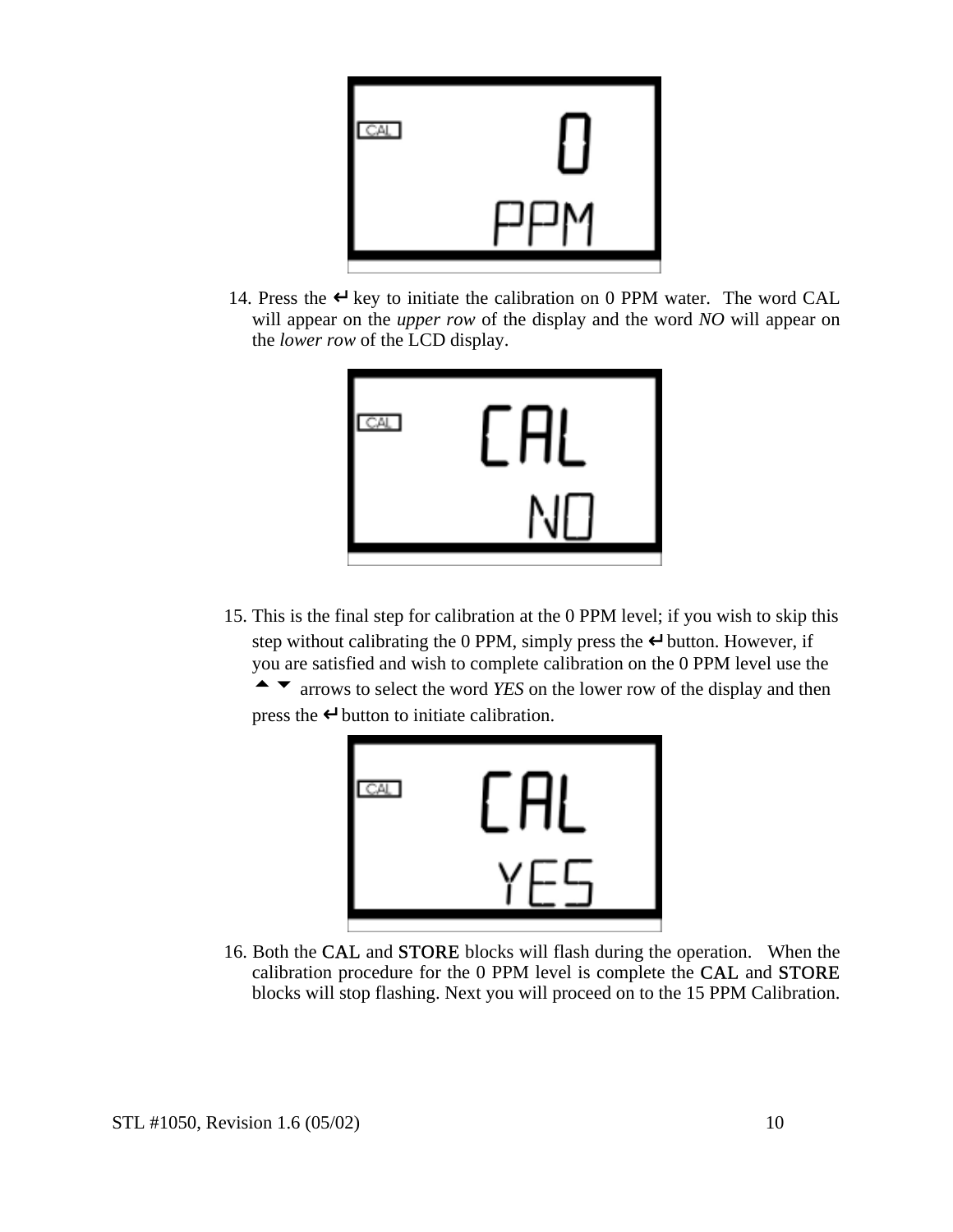

#### 7.1.2 15 PPM Calibration

- 1. Remove the cleanout plug on the OCM 15.
- 2. Open the drain valve to remove the water from the sample tube.
- 3. Close the drain.
- 4. Pour the 15 PPM calibration standard into the well.
- 5. Replace the cleanout plug.
- 6. Press the  $\downarrow$  key to initiate the calibration on 15 PPM water. The word CAL will appear on the *upper row* of the LCD display and the word *NO* will appear on the *lower row* of the LCD display.



7. This is the final step for calibration at the 15 PPM level; if you wish to exit without calibrating simply press the  $\downarrow$  button. However, if you are satisfied and wish to complete calibration on the 15 PPM level use the  $\triangle$   $\blacktriangledown$  arrows to select the word *YES* on the lower row of the display and then press the ↵ button to initiate calibration.



8. Pressing the ↵ button will complete calibration. The system will automatically return to the AUTO mode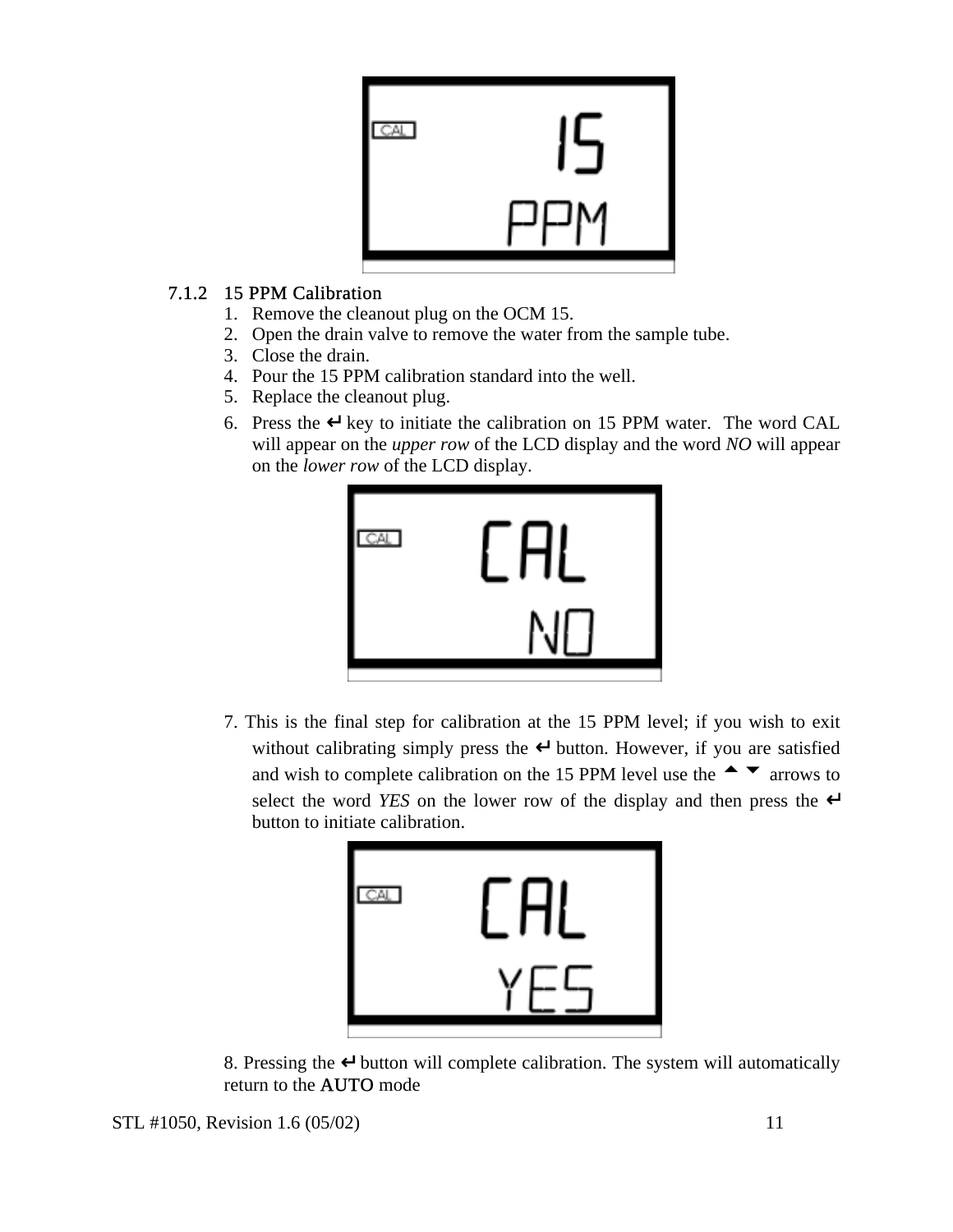Notes: If you wish to exit the calibration mode you may do so at any time, prior to initiating a calibration, by simply pressing the **MODE** key. It is normal for the system to count up to and display 13-17 PPM, in the AUTO mode, immediately following the 15 PPM calibration as the calibration solution is still in the sample tube.

#### 7.2 Zero Adjust (0 ADJ) Calibration

In certain instances, the oil free water (seawater) leaving the bilge has different scattering characteristics than the clear water used for calibration. The OCM 15 has been designed to allow for you to account for this variation by adjusting the zero calibration with your oil free water. Follow the steps below for this calibration procedure:

- 1. Ensure that there is a good flow of oil-free sample to the OCM 15.
- 2. Press the **MODE** key once to enter the zero adjust calibration mode. The "CAL" block will be illuminated on the display with "0 ADJ" shown on the display (see below)



Press the  $\downarrow$  key to initiate the zero adjust calibration on your oil-free sample. The word CAL will appear on the *upper row* of the LCD display and the word *NO* will appear on the *lower row* of the LCD display.



This is the final step for calibration for the zero adjust; if you wish to exit without calibrating simply press the ↵ button. However, if you are satisfied and wish to complete calibration on the zero adjust use the  $\rightarrow \infty$  arrows to select the word *YES* on the lower row of the display and then press the  $\downarrow$  button to initiate calibration.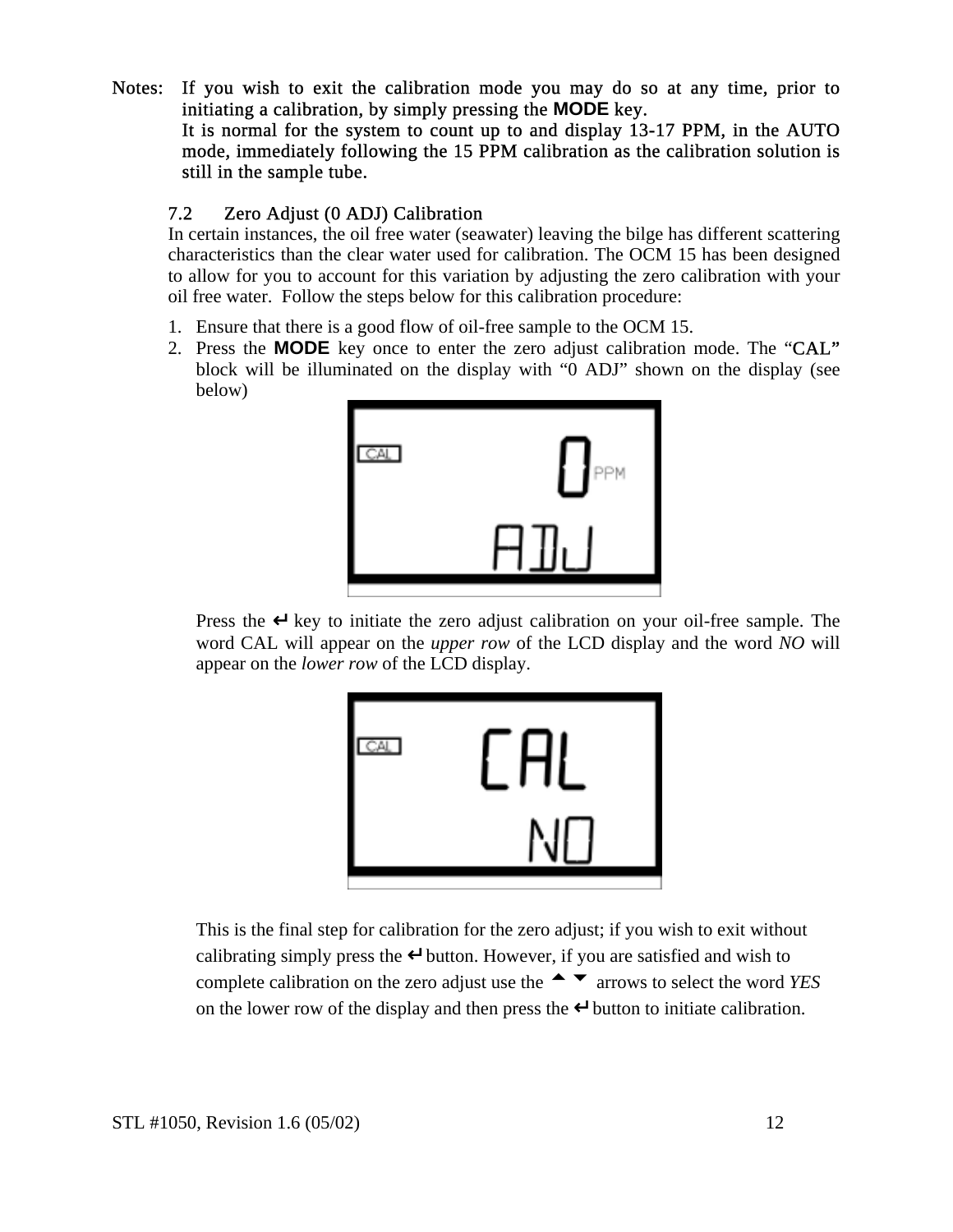<span id="page-18-0"></span>

Both the CAL and STORE blocks will flash during the operation. When the calibration procedure for the zero adjust is complete the CAL and STORE blocks will stop flashing. The program will return you to the automatic measurement mode.

#### **8.0 Self-Diagnostics: System Troubleshooting**

#### **8.1** System Warning Message(s)

Automatic warning messages are generated by the OCM 15 to provide you with specific diagnostic information about the instrument. These are only messages and they do not indicate failure of any component in the instrument. The following table lists the warning messages and their associated meanings:

| <b>WARNING</b>  | <b>ASSOCIATED MEANING</b>              | <b>TYPICAL CAUSE</b>                                                                                                                |  |
|-----------------|----------------------------------------|-------------------------------------------------------------------------------------------------------------------------------------|--|
| W01             | Lamp Failure                           | Lamp has too low an output. The lamp<br>must be replaced followed by a<br>calibration.                                              |  |
| W <sub>02</sub> | <b>Calibration Failure</b>             | The wrong standard was used or there<br>is an internal failure.                                                                     |  |
| W03             | Analog Loop Failure                    | The 4-20mA is activated and the loop<br>is open.                                                                                    |  |
| W <sub>05</sub> | Water used for 0 ADJ is too<br>cloudy  | The 0 ADJ water was determined to<br>be too cloudy for the instrument to<br>operate properly. Replace water and<br>calibrate again. |  |
| $O-r$           | Sample Over-Range                      | The sample presented to the OCM 15<br>is over 50 PPM.                                                                               |  |
| <b>WNG</b>      | Multiple Warning conditions<br>are met | A combination of the above warning<br>conditions has been met.                                                                      |  |

If any of the above conditions occurs, the sensor relay will automatically be set to the alarm position.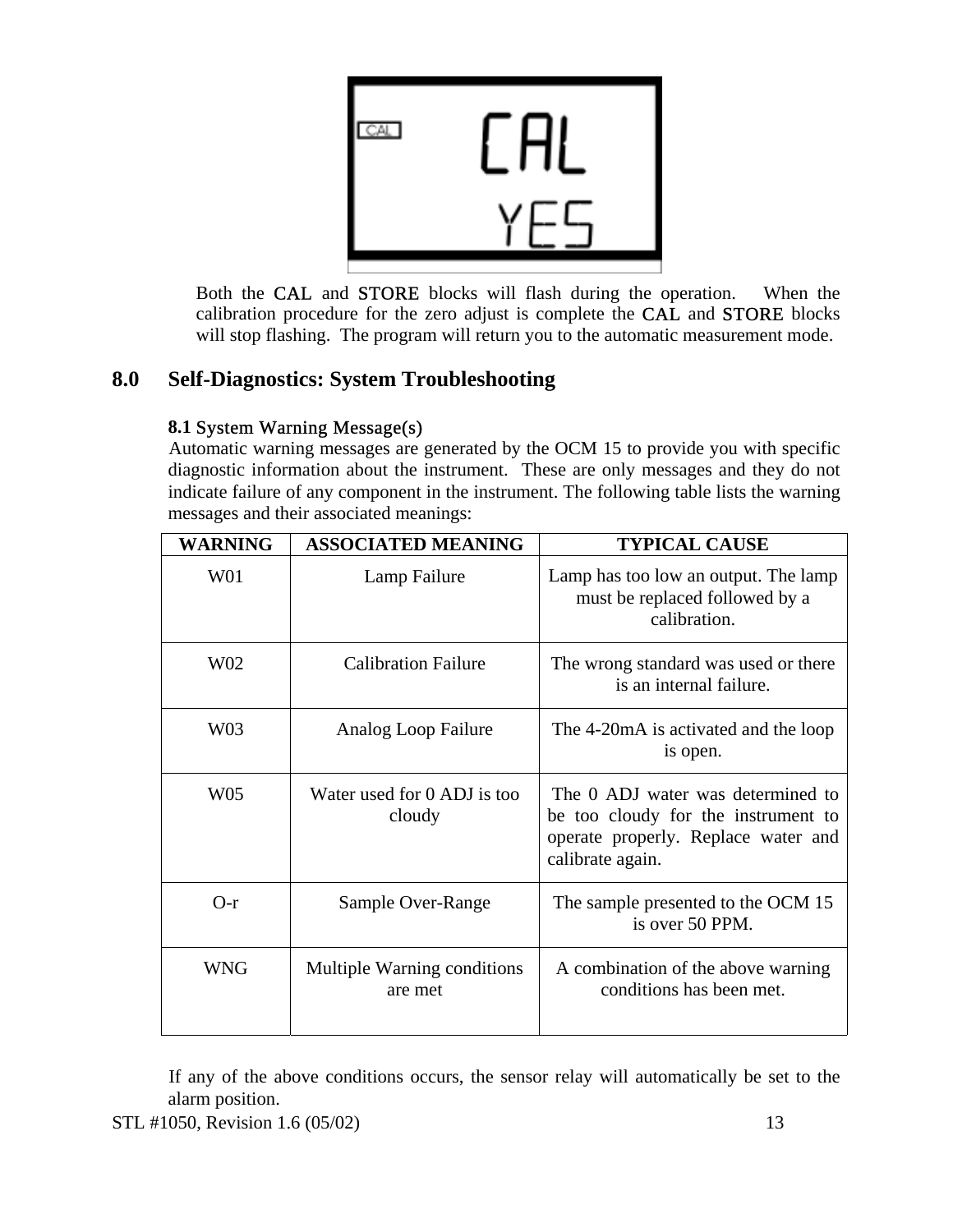#### <span id="page-19-0"></span>**8.2** System Failure Error

The instrument is indicating an error when "SFE" is displayed on the lower row of the display. This is a general system failure. When this message is observed, contact the HF scientific, inc. Technical Services department to determine a resolution to the problem.

If any of the above conditions occurs, the sensor relay will automatically be set to the alarm position.

#### **9.0 Routine Maintenance**

#### **9.1** Cleaning the Optical Chamber (Sample Tube)

Proper measurement of the oil content of sample water requires that the sample tube be free of debris. Cleaning the sample tube is accomplished by first purging the system:

- 1. Stop the flow of sample water to the OCM 15.
- 2. Run oil free water for several minutes through the instrument and then shut off the flow to the instrument (ensure that the sample tube remains full with clean water).
- 3. Remove the cleanout plug and then clean the interior of the sample with the brush provided. If necessary, you may use any common non-abrasive detergent to help in the removal of any residual buildup on the sample tube.
- 4. Empty the sample chamber to drain and then re-attach the flow of sample water to the OCM 15.

Once cleaned, the OCM 15 can be put back into operation.

#### **9.2** Replacing the Desiccant Cartridge

Proper use of the supplied desiccant cartridge is essential in maintaining the performance of the instrument. The desiccant cartridge has been designed to have a long life. The desiccant cartridge should be replaced when the color of the desiccant (as viewed through the sight glass) has turned pink.

To remove the old desiccant cartridge, simply unscrew the cartridge from the front of the case by rotating the cartridge counter-clockwise (see Figure 6). Once removed, place the new cartridge into the instrument with the reverse movements. Then continue using the instrument as normally instructed.

#### **9.3** Replacing the Source Lamp

Periodically the source lamp will require replacement. Please note that a failed lamp will indicate a W01 on the LCD screen.

To replace the lamp:

Note: Refer to Figure 7 when following these steps.

- 1. Open the sensor portion of the OCM 15 by unscrewing the four sensor cover screws. These screws should remain captive in the sensor cover even when fully loosened.
- 2. Pull the electronics module out enough to reach the lamp setscrew on the optic ring. If you pull the module out too far, simply realign the board with the marked slots and push back in.
- 3. Use a .050" Allen wrench to loosen the lamp setscrew on the right side of the large optic ring. Do **NOT** loosen the setscrew on the lamp collar.
- 4. Pull the lamp and collar out.

STL #1050, Revision 1.6 (05/02) 14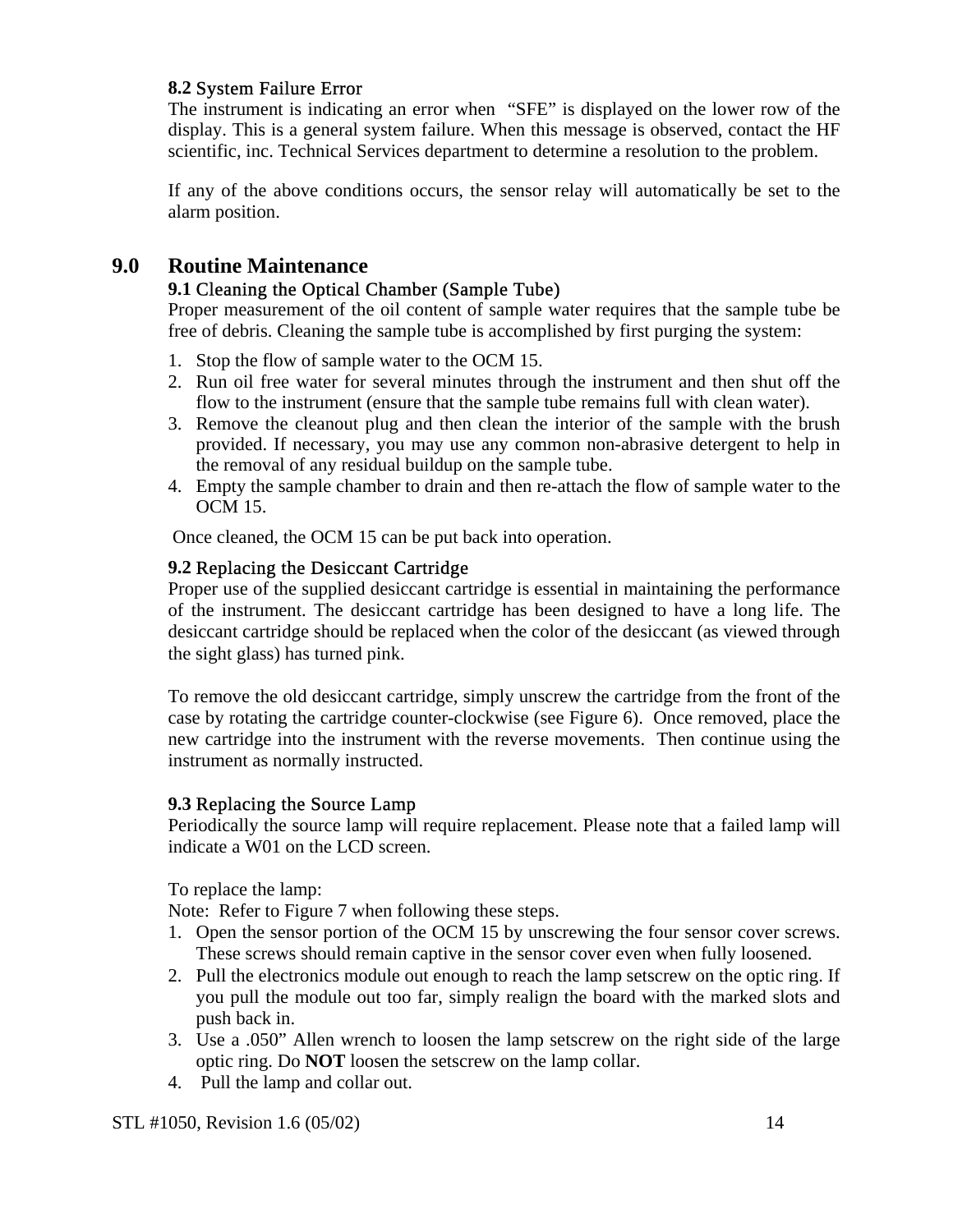- 5. Undo the lamp terminal connections by flipping up the terminal block levers.
- 6. Discard the lamp.
- 7. Insert the new lamp. Note that the collar controls the alignment of the replacement lamp. The lamp will only fit in place when the pin of the collar fits into the hole of the optic ring. Tighten the lamp setscrew.
- 8. Attach the leads to the terminal block (lamp is not polarity sensitive). Lock the levers down firmly.
- 9. Ensure that the lamp is on. Light should be shining into the optic ring.
- 10. Push the electronics module back in and tighten the four sensor cover screws.

Please note that the OCM 15 will require a complete calibration as described in sections 6.1.1 and 6.1.2.

#### **10.0 Technical Assistance, Replacement Parts and Warranty Claims**

| <b>Accessory or Replacement Part</b> | <b>HF</b> scientific Part Number |  |
|--------------------------------------|----------------------------------|--|
| Calibration Kit                      | 19611                            |  |
| White Light Source                   | 19940                            |  |
| Desiccant cartridge                  | 19610                            |  |
| OCM 15 Electronics and Touch pad     | 19612                            |  |

If for any reason you need technical assistance regarding this instrument please do not hesitate to contact the HF Technical Services Department:

> HF scientific, inc. 3170 Metro Parkway Fort Myers, Florida 33916-7597 Phone: (239) 337-2116 Fax: (239) 332-7643 Email: [info@hfscientific.com](mailto:info@hfscientific.com)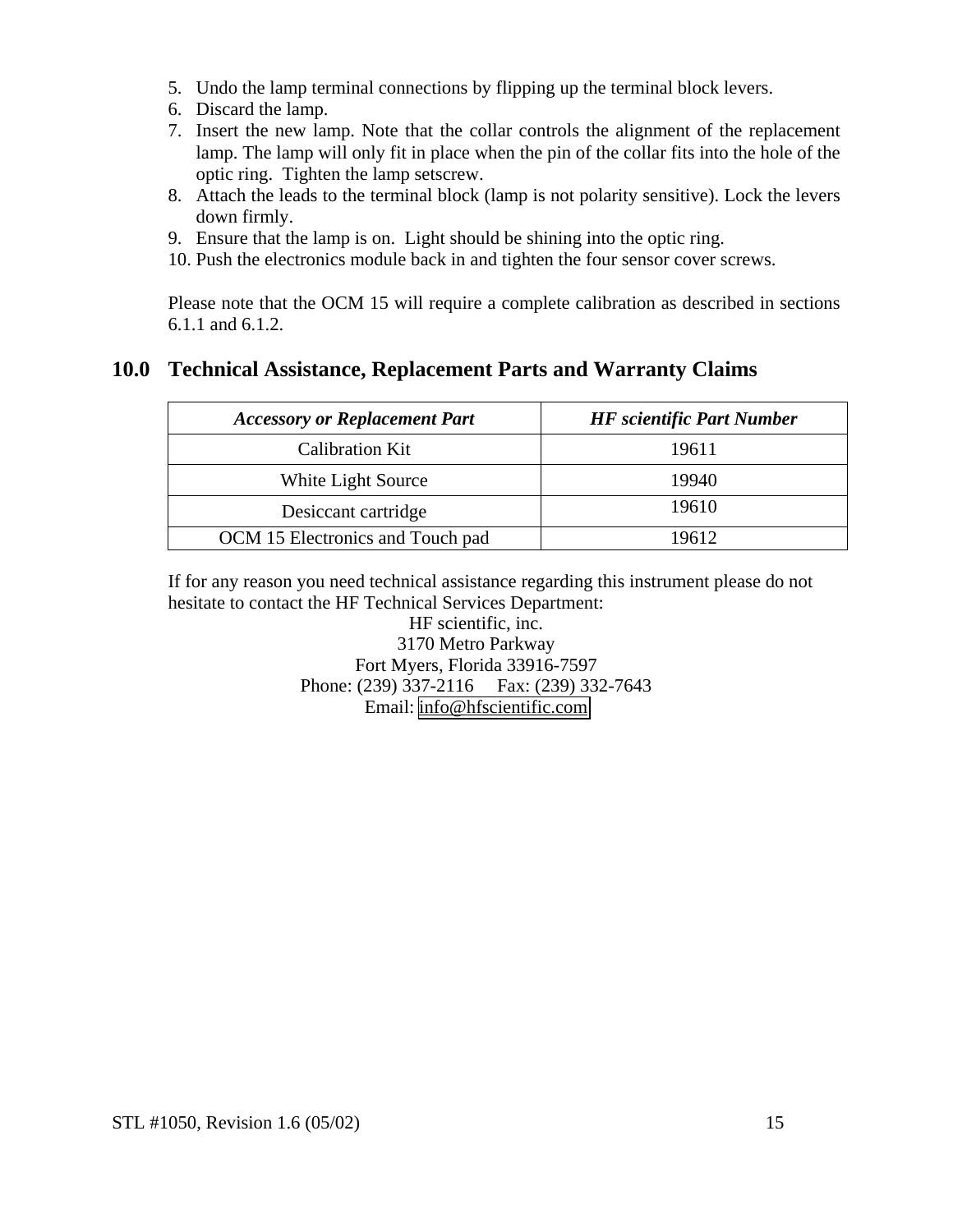#### **11.0 Warranty**

HF scientific, inc., as manufacturer, warrants to the original purchaser of this instrument that it will be free of defects in material and workmanship, in normal use and service, for a period of one year from date of delivery to the original purchaser. HF scientific, inc.'s, obligation under this warranty is limited to replacing, at its factory, the instrument or any part thereof. Parts, which by their nature normally require periodic replacement, consistent with normal maintenance, specifically lamps (including the LCD backlight), calibration standards, desiccant, sensors, are excluded. Also excluded are accessories and supply type items.

Original purchaser is responsible for return of the instruments, or parts thereof, to HF scientific, inc.'s factory. This includes all freight charges incurred in shipping to and from HF scientific, inc.'s factory.

HF scientific, inc. is not responsible for damage to the instrument, or parts thereof, resulting from misuse, negligence or accident, or defects resulting from repairs, alterations or installation made by any person or company not authorized by HF scientific, inc.

HF scientific, inc. assumes no liability for consequential damage of any kind, and the original purchaser, by placement of any order for the instrument, or parts thereof, shall be deemed liable for any and all damages incurred by the use or misuse of the instruments, or parts thereof, by the purchaser, its employees, or others, following receipt thereof.

Carefully inspect this product for shipping damage, if damaged, immediately notify the shipping company and arrange an on-site inspection. HF scientific, inc. cannot be responsible for damage in shipment and cannot assist with claims without an on-site inspection of the damage.

This warranty is given expressly and in lieu of all other warranties, expressed or implied. Purchaser agrees that there is no warranty on merchantability and that there are no other warranties, expressed or implied. No agent is authorized to assume for HF scientific, inc. any liability except as set forth above.

HF scientific, inc. 3170 Metro Parkway Fort Myers, Florida 33916-7597 Phone: (239) 337-2116 Fax: (239) 332-7643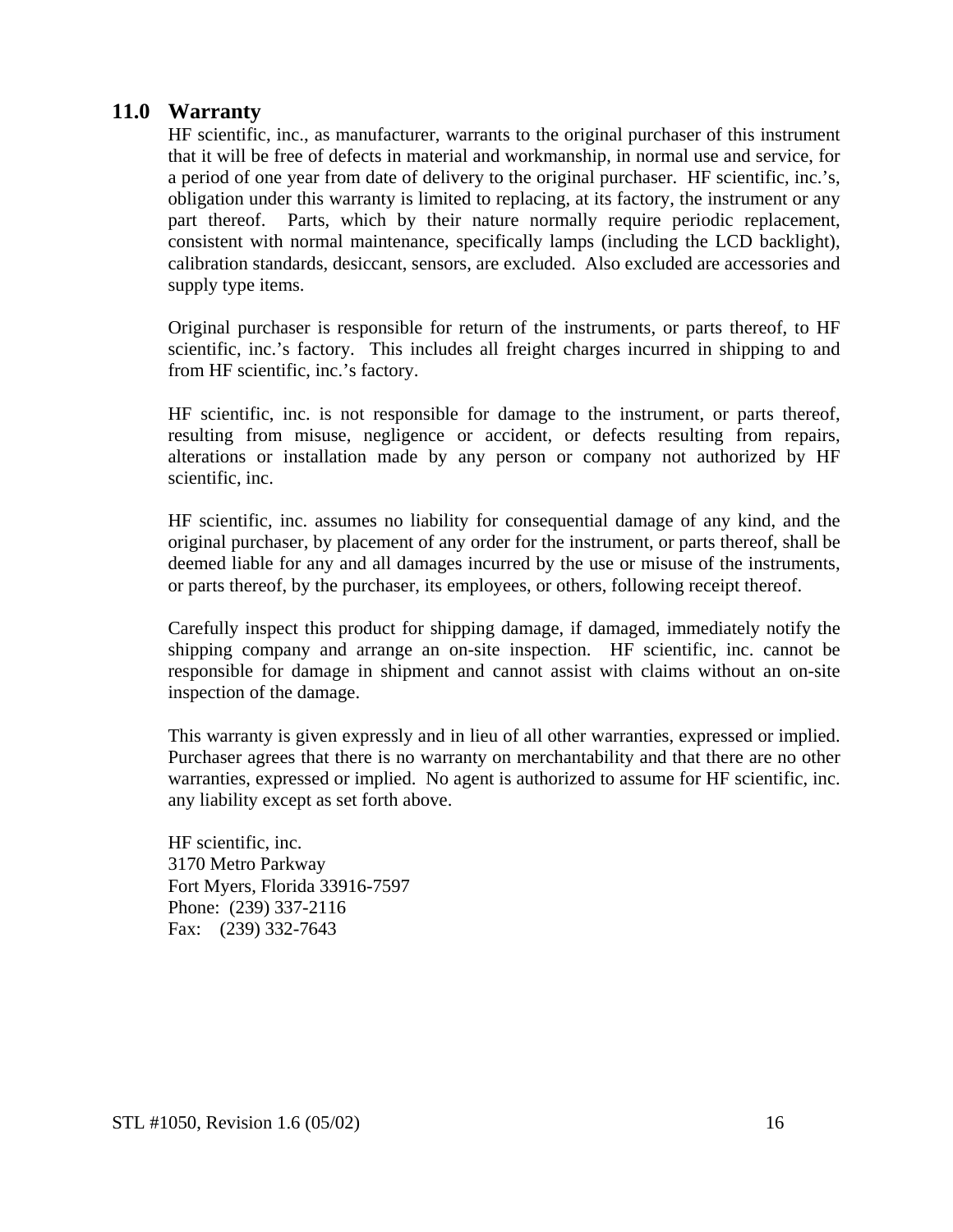### **12.0 Figures**



Figure 1: Mounting Dimensions for the instrument [inches (mm)]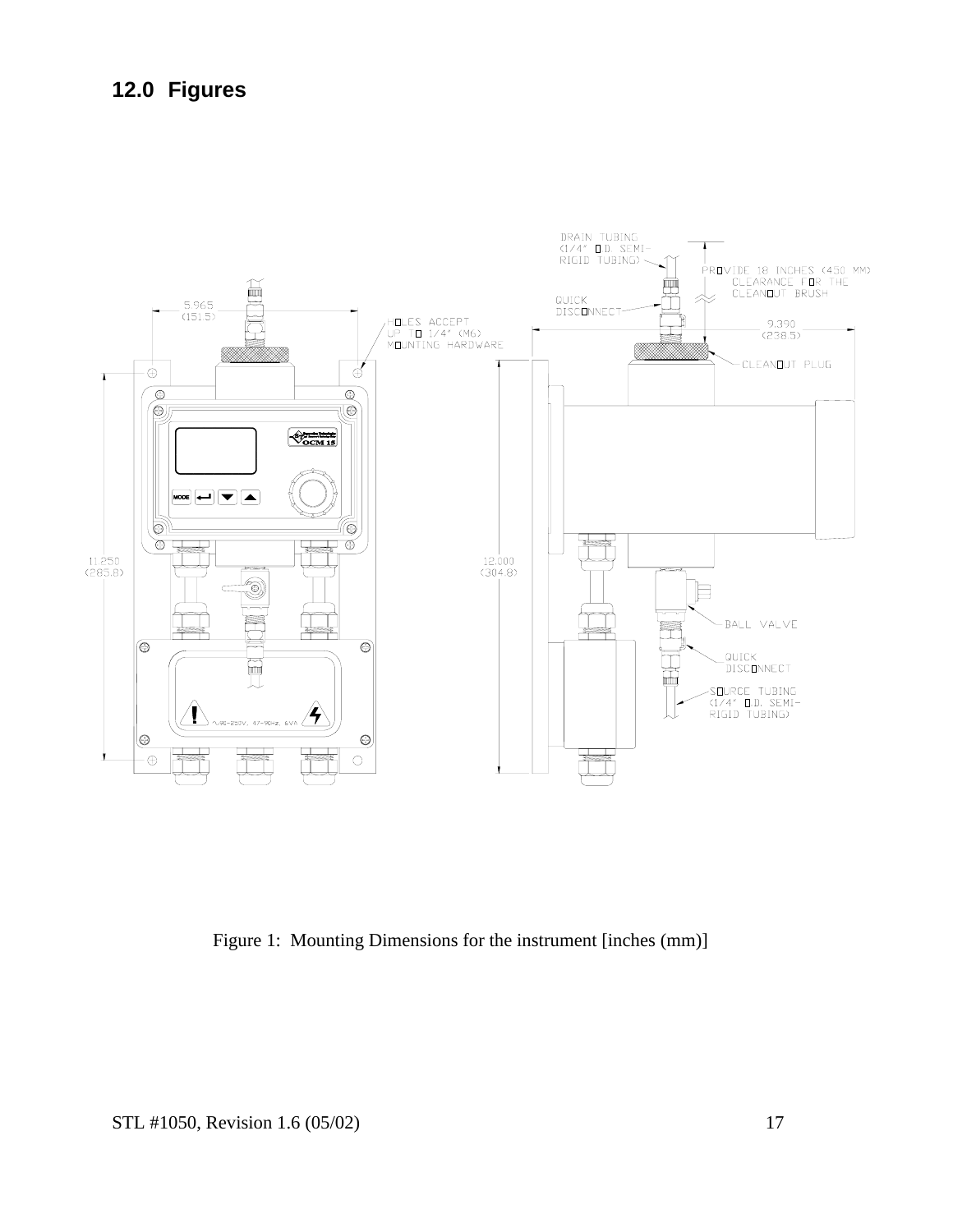

Figure 2: Recommended Plumbing for the instrument.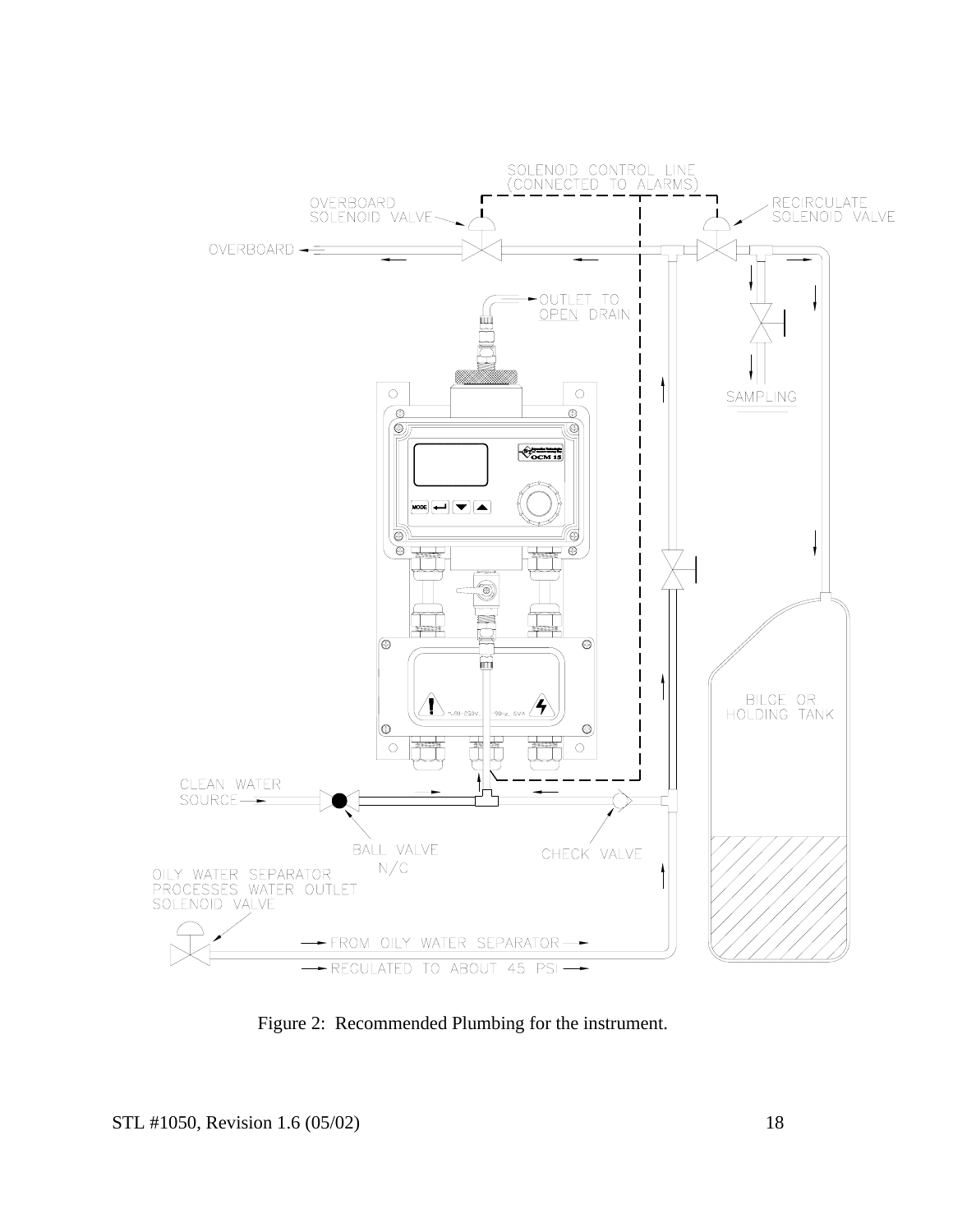

Figure 3: Electrical connections for the instrument.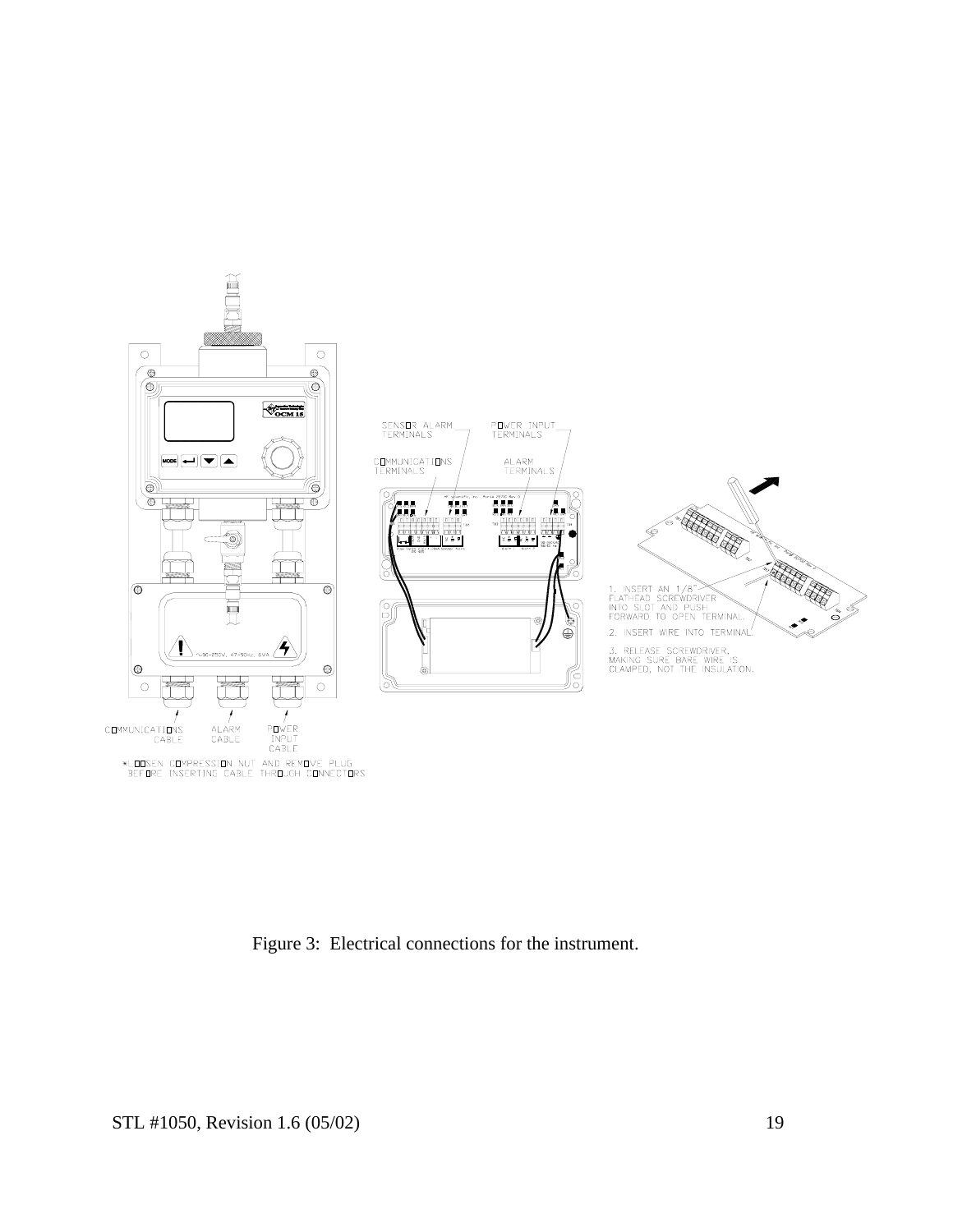

Figure 4: Graphics of the LCD Display. The upper row of the display is identified as item (1). The lower row of the display is identified as item (2). Several status indicators are identified as item (3). Several other indicators are shown as item (4). Finally, the prompt for the security access code is shown as item (5).



Figure 5: The LCD Display shown when the security code is to be entered. The prompt for the security access code is shown as item (1). The three digits that are modified to the correct access code are shown as item (2). The code that is to be modified will flash until you accept the value you select.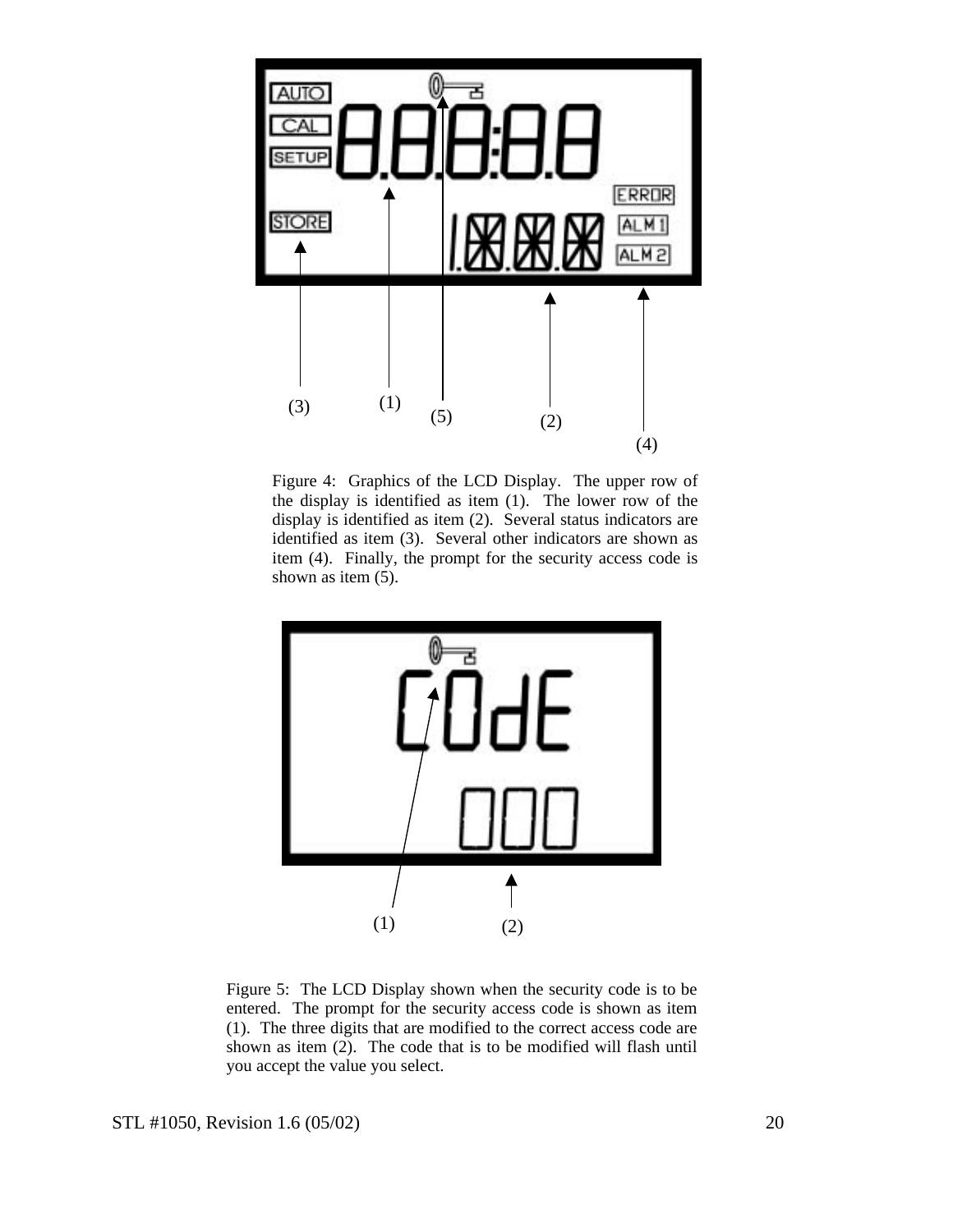

Figure 6: Location and removal of the desiccant cartridge on the instrument.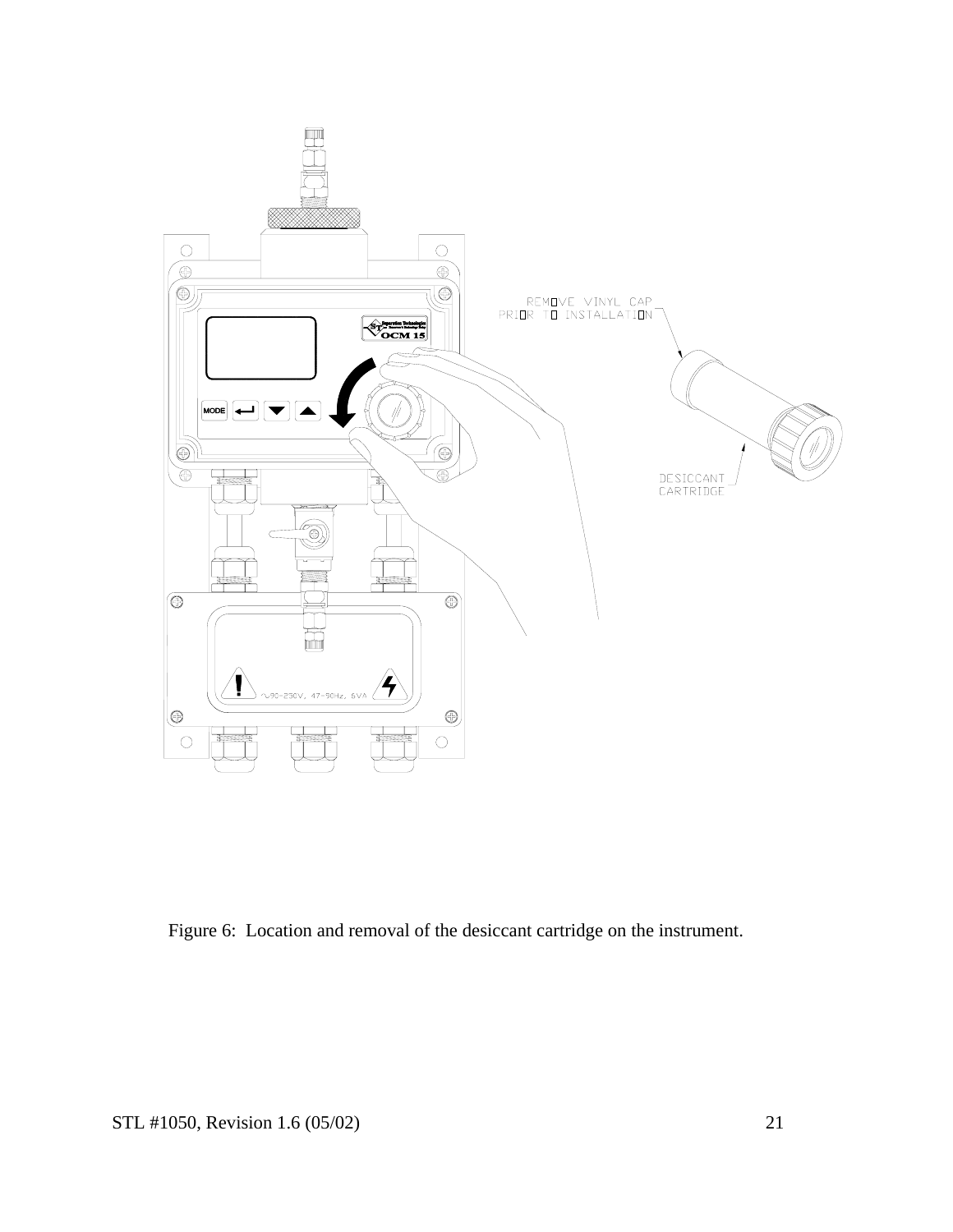

Figure 7: Lamp Replacement.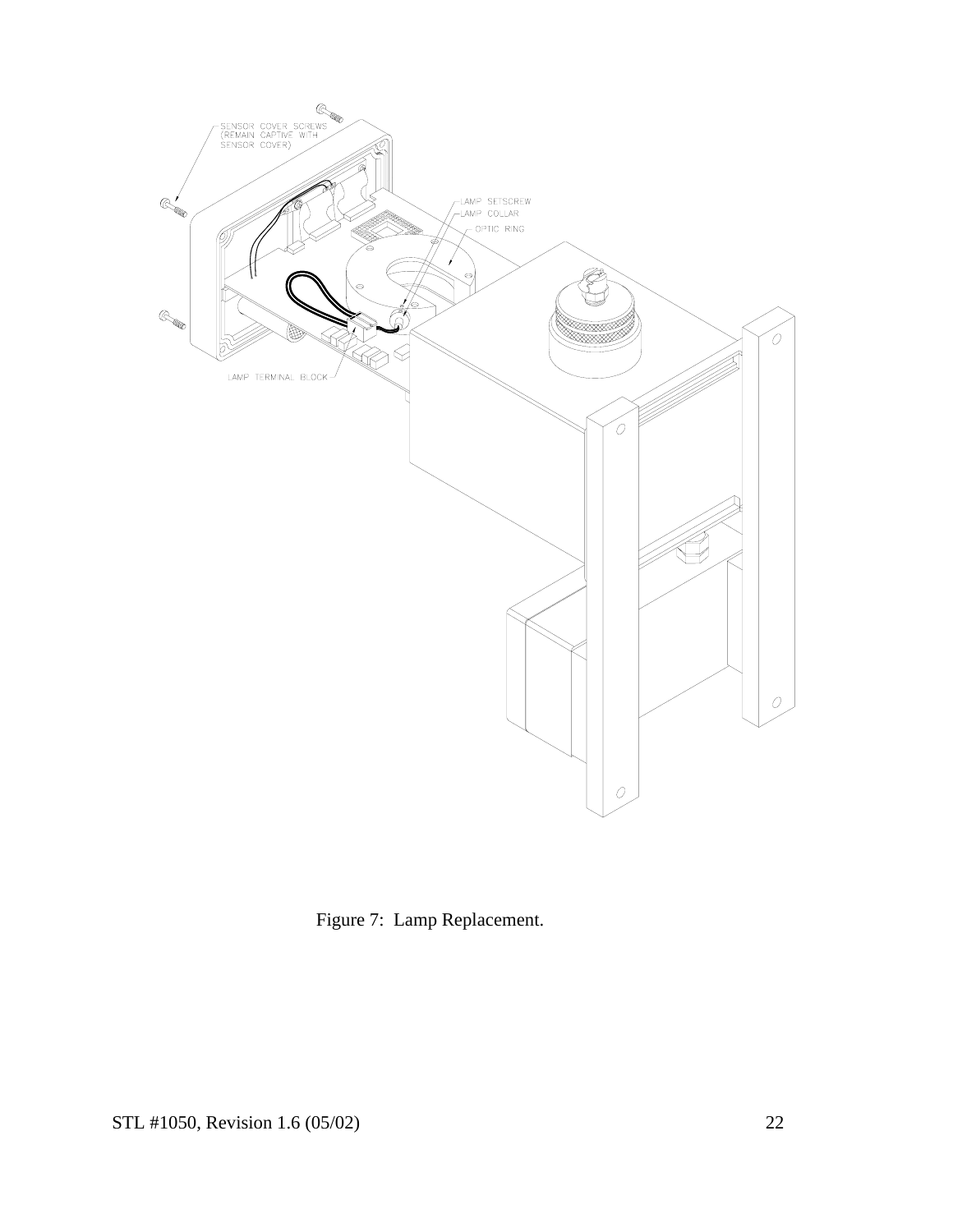

Figure 8: Menu Flow Chart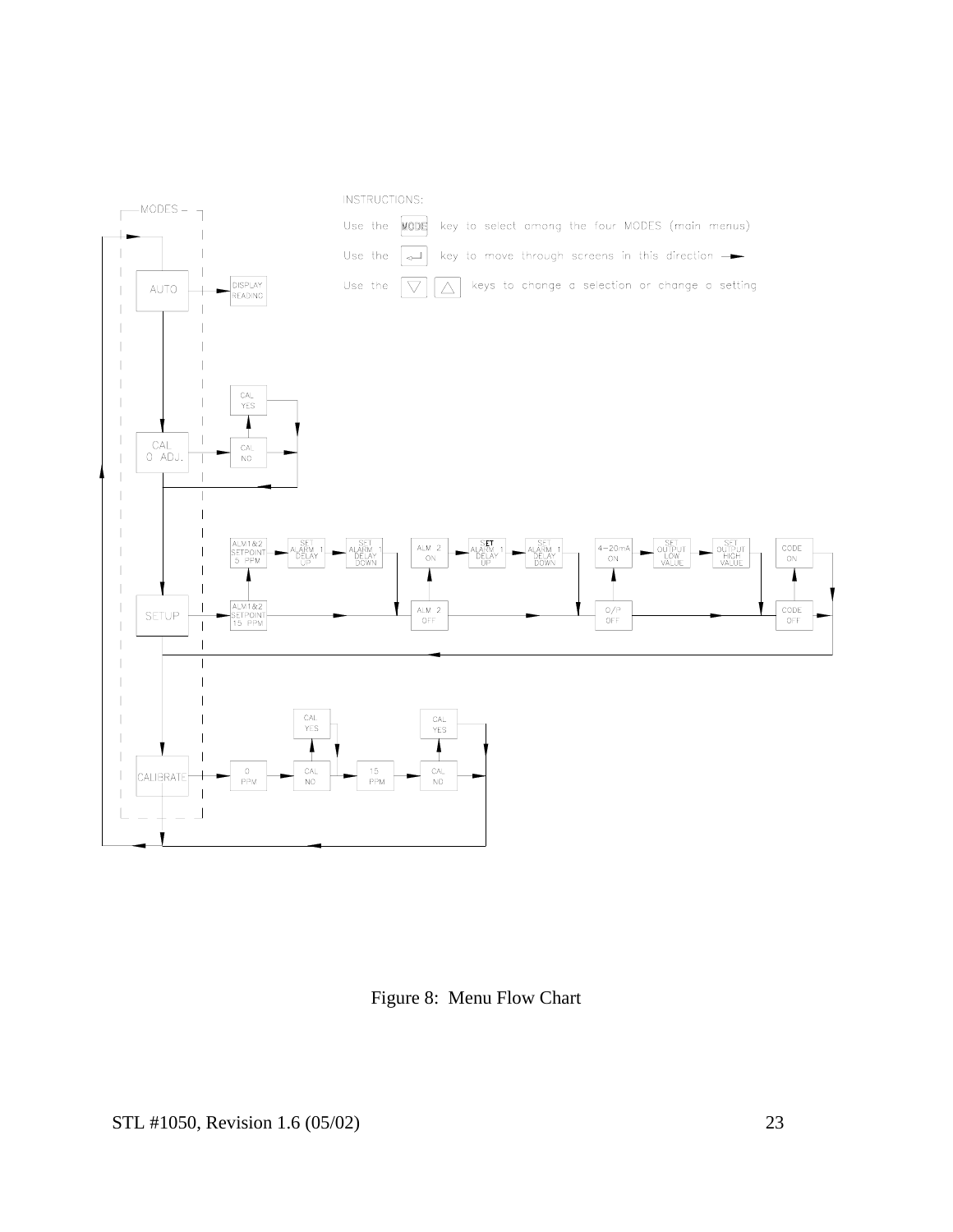#### 13.0 Approvals

![](_page_29_Picture_1.jpeg)

Certificate number Certifical monéro

BA-0016

|                | CERTIFICATE OF TYPE TEST FOR OIL CONTENT METERS INTENDED FOR BILGE ALARMS                            |
|----------------|------------------------------------------------------------------------------------------------------|
|                | CERTIFICAT D'AGRÉMENT PAR TYPE DES DÉTECTEURS D'HYDROCARBURES DESTINES AUX ALARMES POUR EAUX DE CALE |
| A-15 ppm alarm | $R - 15$ ppm alarms                                                                                  |

This is to certify that the oil content meter, comprising the equipment listed, below has been examined and tested in accordance with the requirements of the Specification contained in Part II of the Annex to the Guidelines and Specifications contained in IMO resolution MEPC 60 (33). This Certificate is valid only for an oil content meter referred to below.

Il est certibé que le détecteur d'hydrocarbares comprenant les élèments ci-après a été examiné et soumis à des essais conformément aux dispositions des spécifications qui font l'objet de la Partie II de l'amene aux Directives et spécifications contenue dans la résolution 60 (33) de l'OMI. Le présent cartificat n'est volable que pour un détecteur d'hydrocarbures du type décrit ci-dessous:

| Oil content meter supplied by<br>Détecteur d'Aydrocarbares foarni par                                                      | HF Scientific Inc.    |
|----------------------------------------------------------------------------------------------------------------------------|-----------------------|
| under type and model designation<br>type et désignation du modèle:                                                         | OCM-20075             |
| and incorporating:<br>comprenant:                                                                                          |                       |
| Oil contest steter analysing unit manufactured by<br>Dispositif d'avaiste du détecteur d'indrocarbures fabriqué par        | HF Scientific Inc.    |
| to specification/drawing numbers<br>conformément à la apécification/au schéme n <sup>o</sup>                               | 22540-A-01 (99/05/03) |
| Electronic section of oil content meter manufactured by<br>Eléments électronique du détecteur d'Indrocarbares fabriqué par | HF Scientific Inc.    |
| to specification/drawing numbers<br>on tanjormalne utivalitzation il i inversione anche                                    | 22540-A-03 (99/05/03) |
| Sample feed pursp-manufactured by<br>Mampa d'échantilonnape labriqué par                                                   |                       |
| in coordination drawing austhora<br>nanformément à la mobilization au celebra a                                            |                       |
| Sample-conditioning-unit-manufactured-by<br>Dispariti de conditionsament de l'échautilier fabri                            |                       |
| in openification drawing questure<br>make bureau feminist saw structures are                                               |                       |

THE SYSTEM IS ACCEPTABLE FOR THE FOLLOWING APPLICATION (\* DELETE AS APPROPRIATE) LE DISPOSITIF EST CONÇU POUR LES UTILISATIONS SUIVANTES (\* RATER LA MENTION INUTILE)

The oil content meter is acceptable for use with a 15 ppm bilge alarm in accordance with regulation 16(5).

Le ditacteur d'hydrocarbures est acceptable et peut âtre utilisé avec une alarme à 13 ppm pour eaux de cale conformément à la règle 16(3).

\* This Bilge Alans meets the specification for a 5 ppm unit, as contained in the "Standard for Performance and Test Specifications for Bilge Alans: for Use in Consolien Intend Waters," in accordance with the Oil Pollution Prevention Regulations.

<sup>8</sup>-Cotto-alarmo-pour-oaser do-ealo-satisfait-aux-spécifications-pour-une-unité à 5 ppm-seins moni eni andottivattono d'essato de altacazitti d'alorme pour aque de cale attitués sur les navires naviguant dans les sous inté eorgormiment av Rigionson sor la Frévention de la pollution par les hydrocarbares.

Test date and results As per certificate of approval No. 162.050/3025/0 issued by United States Coast Guard dated June 16, 2004. Les données et résultats des essais:

A COPY OF THIS TEST CERTIFICATE SHOULD BE CARRIED ABOARD A VESSEL FITTED WITH THIS EQUIPMENT AT ALL TIMES UN EXEMPLAIRE DU PRÉSENT CERTIFICAT D'ESSAIS DEVRAIT SE TROUVER EN PERMANENCE A BORD D'UN NAVIRE ÉQUIPÉ DE CE MATÉRIEL

![](_page_29_Picture_15.jpeg)

0 OF AUTHORIZED INFECTOR / SIGNATURE DE L'INSPECTEUR AUTORISE/ АтГш DATED THIS 21 DAY OF OCTOBER

**JOUR DE** 

**DATE CE** 

19 99

Canadä

#### STL #1050, Revision 1.6 (05/02)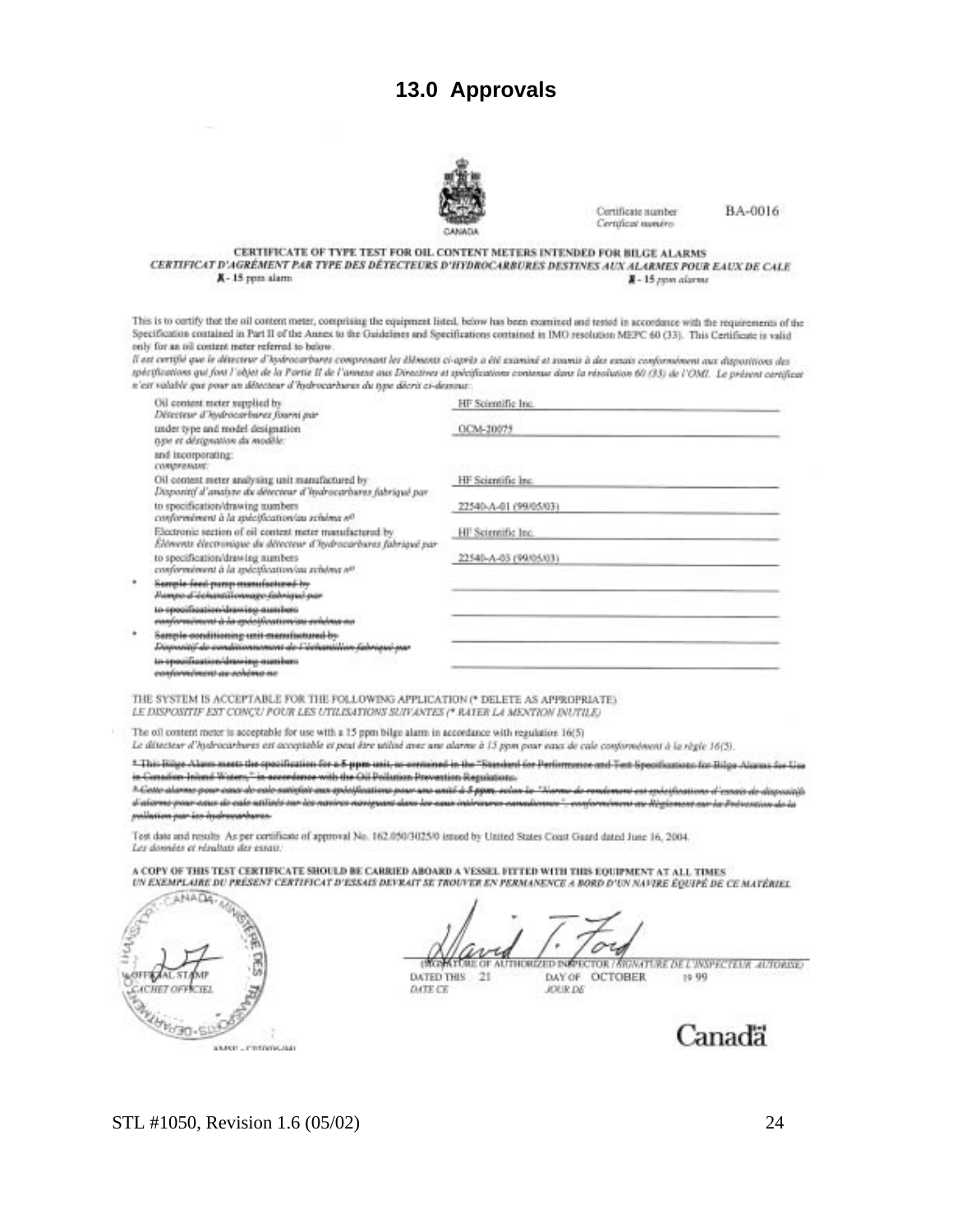![](_page_30_Picture_0.jpeg)

CHINA CLASSIFICATION SOCIETY

銀江 BJT99619012

CP165

格式

Form

#### 舱底水报警油份计型式认可证书 CERTIFICATE OF TYPE APPROVAL FOR OIL CONTENT METERS INTENDED FOR BILGE ALARMS

#### (15ppm alarm.)

This is to certify that the oil content meter, comprising the equipment listed below, has been examined and tested in accordance with the requirements of the Specifications contained in part 2 of the annex to the guidelines and Specifications contained in IMO Resolution MEPC 60(33). This Certificate is valid only for an oil content meter referred to below.

| Oil content meter supplied by                                          | H.F. Scientific, Inc. |                       |                  |
|------------------------------------------------------------------------|-----------------------|-----------------------|------------------|
| under type and model designation                                       | Model 20075           |                       |                  |
| and incorporating:                                                     |                       |                       |                  |
| Oil content meter analysing unit manufactured by H.F. Scientific, Inc. |                       |                       |                  |
| to specification/assembly drawing No. 22540-A-01                       |                       |                       | date May 03,1999 |
| Electronic section of oil content meter manufactured by                |                       | H.F. Scientific, Inc. |                  |
| to specification/assembly drawing No.                                  | 22540-A-03            |                       | date May 03,1999 |
| *Sample feed-pump-manufactured-by                                      |                       |                       |                  |
| to specification/assembly drawing No.                                  |                       | date                  |                  |
| <sup>2</sup> Sample conditioning unit manufactured by                  |                       |                       |                  |
| to specification/assembly drawing No.                                  |                       | date                  |                  |

The oil content meter is acceptable for use with a 15ppm bilge alarm in accordance with Regulation 16 (5).

A copy of this Certificate should be carried aboard a vessel fitted with this equipment at all times. Test data and results attached as appendix.

![](_page_30_Picture_10.jpeg)

册 Signed (Qin Haryan)

China Classification Society

1990 Dated this Sep. 1 day of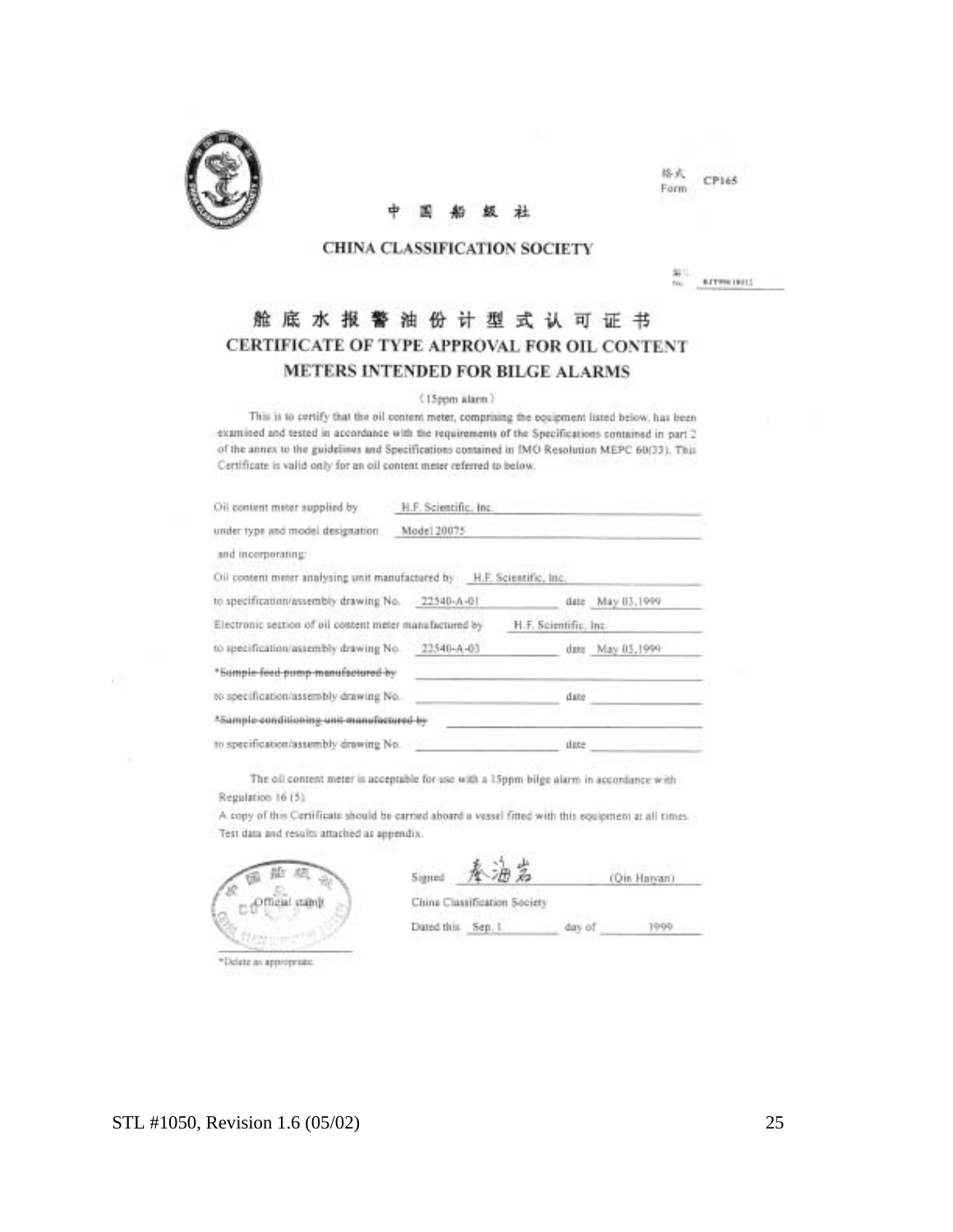| 格式   |       |  |
|------|-------|--|
| Form | CP302 |  |

![](_page_31_Picture_1.jpeg)

船级社 中 国

CHINA CLASSIFICATION SOCIETY

年<sup>1</sup> BJT99610012

## 船用产品型式认可证书

### CERTIFICATE OF TYPE APPROVAL FOR MARINE PRODUCT

| 产品名称<br>Description              | <b>Oil Content Monitor</b><br>(15 ppm Alarm)<br>Model No. 20075 |                                                                                                                                                                         | 制造厂名<br>H.F. Scientific, Inc.<br>Manufacturer |                                          |                                                        |                    |  |
|----------------------------------|-----------------------------------------------------------------|-------------------------------------------------------------------------------------------------------------------------------------------------------------------------|-----------------------------------------------|------------------------------------------|--------------------------------------------------------|--------------------|--|
| 产品型号<br>Model                    |                                                                 |                                                                                                                                                                         |                                               |                                          |                                                        |                    |  |
| 图纸提准号<br>Approval No. of drawing |                                                                 | BJA99610009                                                                                                                                                             | 坵<br>Address                                  |                                          | 3170 Metro Parkway Ft. Myers,<br>FL 33916-7597, U.S.A. |                    |  |
|                                  |                                                                 |                                                                                                                                                                         | <b>Particulars</b>                            |                                          |                                                        |                    |  |
|                                  | Measuring range:                                                |                                                                                                                                                                         |                                               | o to 30 ppm                              |                                                        |                    |  |
|                                  |                                                                 |                                                                                                                                                                         | Measuring accuracy:                           | Less than $\pm 5$ ppm<br>0.01 to 0.8 MPa |                                                        |                    |  |
|                                  |                                                                 |                                                                                                                                                                         | Measuring Pressure:                           |                                          |                                                        |                    |  |
|                                  |                                                                 | Response time:                                                                                                                                                          |                                               |                                          | Less than 20 seconds                                   |                    |  |
|                                  |                                                                 |                                                                                                                                                                         |                                               |                                          |                                                        |                    |  |
|                                  |                                                                 |                                                                                                                                                                         |                                               |                                          |                                                        |                    |  |
|                                  |                                                                 | 直计用本社验指得根进本社规范弟有关规则,时上述产品的图纸和技术文件进行了审查,非于                                                                                                                               |                                               |                                          |                                                        |                    |  |
|                                  | 足平认可。                                                           |                                                                                                                                                                         |                                               |                                          | 产品图纸和试验结果均用合本社规                                        |                    |  |
|                                  |                                                                 | 早天认可后,该产品仍需接本社规定进行检验和发证。                                                                                                                                                |                                               |                                          |                                                        |                    |  |
|                                  |                                                                 | THIS IS TO CERTIFY that the Surveyor to this Secrety has, in accordance with the Raies and rolevant Regulations of                                                      |                                               |                                          |                                                        |                    |  |
|                                  |                                                                 | This hociety, examined the drawings and technical decuments of the a.m. product, and  Carried out reterant test and field matter                                        |                                               |                                          |                                                        |                    |  |
|                                  |                                                                 |                                                                                                                                                                         | in to                                         | July 21, 1999                            |                                                        | and that birth the |  |
|                                  |                                                                 | Drawings and fest results are found to be in compliance with the Rules of this Society and 1860 Res. MEPC40(33)<br>(cannotal for the subject product is hereby granted. |                                               |                                          |                                                        | The Type           |  |
|                                  |                                                                 | After the Type Approval. the subject product is also tequined to be servated and certified is accordance with the require-                                              |                                               |                                          |                                                        |                    |  |
| ments of this Society.           |                                                                 |                                                                                                                                                                         |                                               |                                          |                                                        |                    |  |
|                                  |                                                                 |                                                                                                                                                                         |                                               |                                          |                                                        |                    |  |
|                                  |                                                                 |                                                                                                                                                                         |                                               |                                          |                                                        |                    |  |

本计书有效期限节 **Airris** 用船 This Cert, is valid until 22 Aug. 33, 2003 **Сфедий п стр** 院総目開 Their of issue  $1000$ 

K)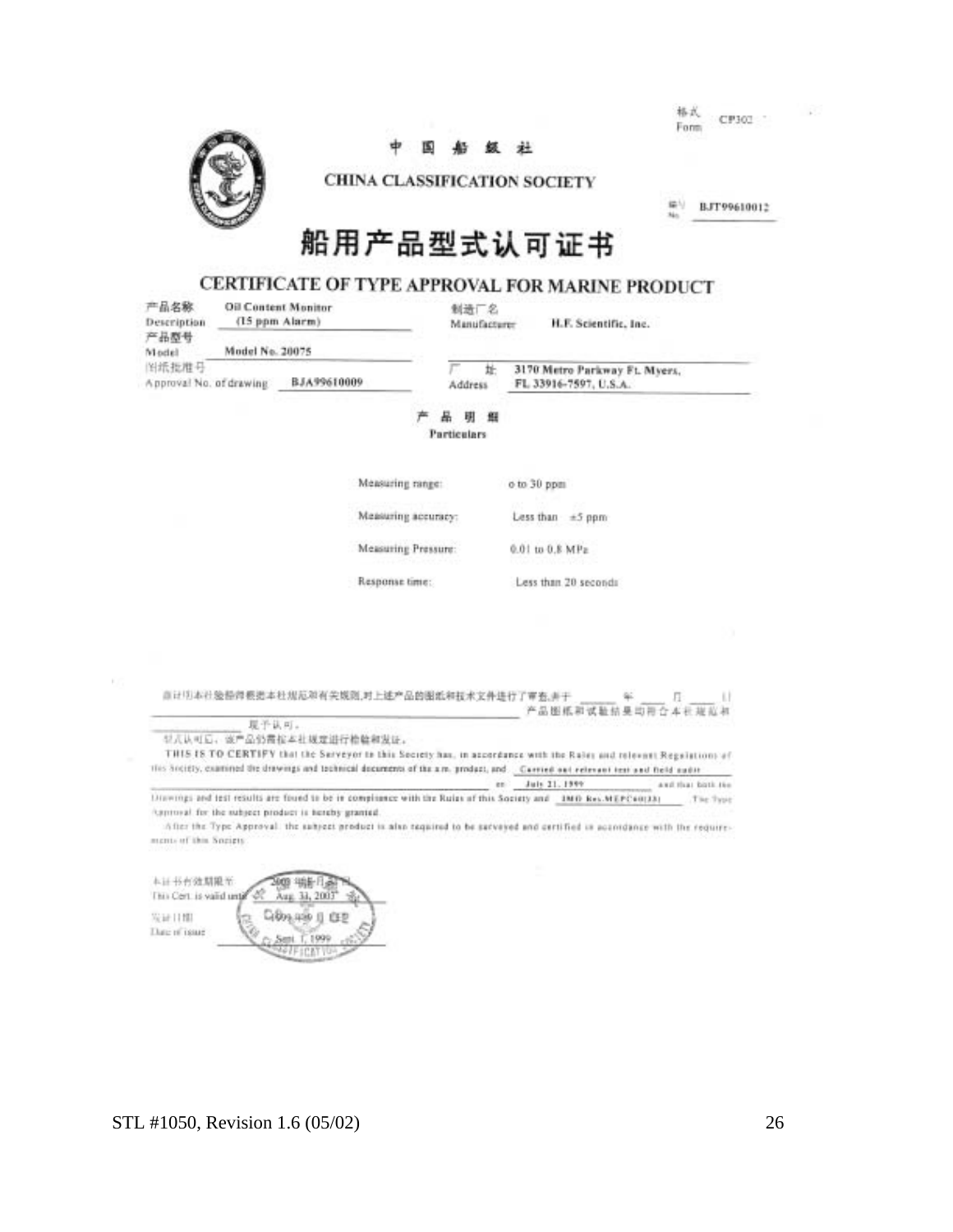| for bilge alarms in machinery space, bilge systems of<br>IMO Resolution MEPC.60(33), Guidelines and specifications for pollution<br>prevention equipment for machinery spaces bilges of ships<br>fitted with light scatter type sensor<br>941-332-7643<br>DATE<br>õ<br>٦<br>ATTACHMENT TO CERTIFICATE NUMBER<br>SIGNATURE<br>Oil Content Meter-15 PPM Bilge Alarm<br>×<br>3170 Metro Parkway<br>HF Scientific Inc.<br>Patrick O'Halloran<br>Oil content meter<br>Oil Content Meter<br>÷<br>PAGE<br>15 PPM Equipment<br>941-337-2116<br>APPROVAL PROGRAM<br>20075<br>SERVICE RESTRICTIONS<br>COMPANY<br>ADDRESS<br>TELEPHONE<br>tournerst<br>MODEL<br>DESCRIPTION<br>RATINGS<br><b>STANDARDS</b><br><b>COMMERTS</b><br><b>INTERDED SERVICE</b><br><b>BOAJABRS</b><br><b>Commercial</b><br><b>CONTRACTOR</b><br>and the second con- |              | 68911-66 | 2 November 1999 |
|-----------------------------------------------------------------------------------------------------------------------------------------------------------------------------------------------------------------------------------------------------------------------------------------------------------------------------------------------------------------------------------------------------------------------------------------------------------------------------------------------------------------------------------------------------------------------------------------------------------------------------------------------------------------------------------------------------------------------------------------------------------------------------------------------------------------------------------|--------------|----------|-----------------|
|                                                                                                                                                                                                                                                                                                                                                                                                                                                                                                                                                                                                                                                                                                                                                                                                                                   |              |          |                 |
|                                                                                                                                                                                                                                                                                                                                                                                                                                                                                                                                                                                                                                                                                                                                                                                                                                   |              |          |                 |
|                                                                                                                                                                                                                                                                                                                                                                                                                                                                                                                                                                                                                                                                                                                                                                                                                                   |              |          |                 |
|                                                                                                                                                                                                                                                                                                                                                                                                                                                                                                                                                                                                                                                                                                                                                                                                                                   |              |          |                 |
|                                                                                                                                                                                                                                                                                                                                                                                                                                                                                                                                                                                                                                                                                                                                                                                                                                   |              |          |                 |
|                                                                                                                                                                                                                                                                                                                                                                                                                                                                                                                                                                                                                                                                                                                                                                                                                                   |              |          |                 |
|                                                                                                                                                                                                                                                                                                                                                                                                                                                                                                                                                                                                                                                                                                                                                                                                                                   |              |          |                 |
|                                                                                                                                                                                                                                                                                                                                                                                                                                                                                                                                                                                                                                                                                                                                                                                                                                   |              |          |                 |
|                                                                                                                                                                                                                                                                                                                                                                                                                                                                                                                                                                                                                                                                                                                                                                                                                                   |              |          |                 |
|                                                                                                                                                                                                                                                                                                                                                                                                                                                                                                                                                                                                                                                                                                                                                                                                                                   |              |          |                 |
|                                                                                                                                                                                                                                                                                                                                                                                                                                                                                                                                                                                                                                                                                                                                                                                                                                   |              |          |                 |
|                                                                                                                                                                                                                                                                                                                                                                                                                                                                                                                                                                                                                                                                                                                                                                                                                                   | sented busi- |          |                 |
|                                                                                                                                                                                                                                                                                                                                                                                                                                                                                                                                                                                                                                                                                                                                                                                                                                   |              |          |                 |
|                                                                                                                                                                                                                                                                                                                                                                                                                                                                                                                                                                                                                                                                                                                                                                                                                                   | <b>WORK</b>  |          |                 |
|                                                                                                                                                                                                                                                                                                                                                                                                                                                                                                                                                                                                                                                                                                                                                                                                                                   |              |          |                 |
|                                                                                                                                                                                                                                                                                                                                                                                                                                                                                                                                                                                                                                                                                                                                                                                                                                   |              |          |                 |
|                                                                                                                                                                                                                                                                                                                                                                                                                                                                                                                                                                                                                                                                                                                                                                                                                                   |              |          |                 |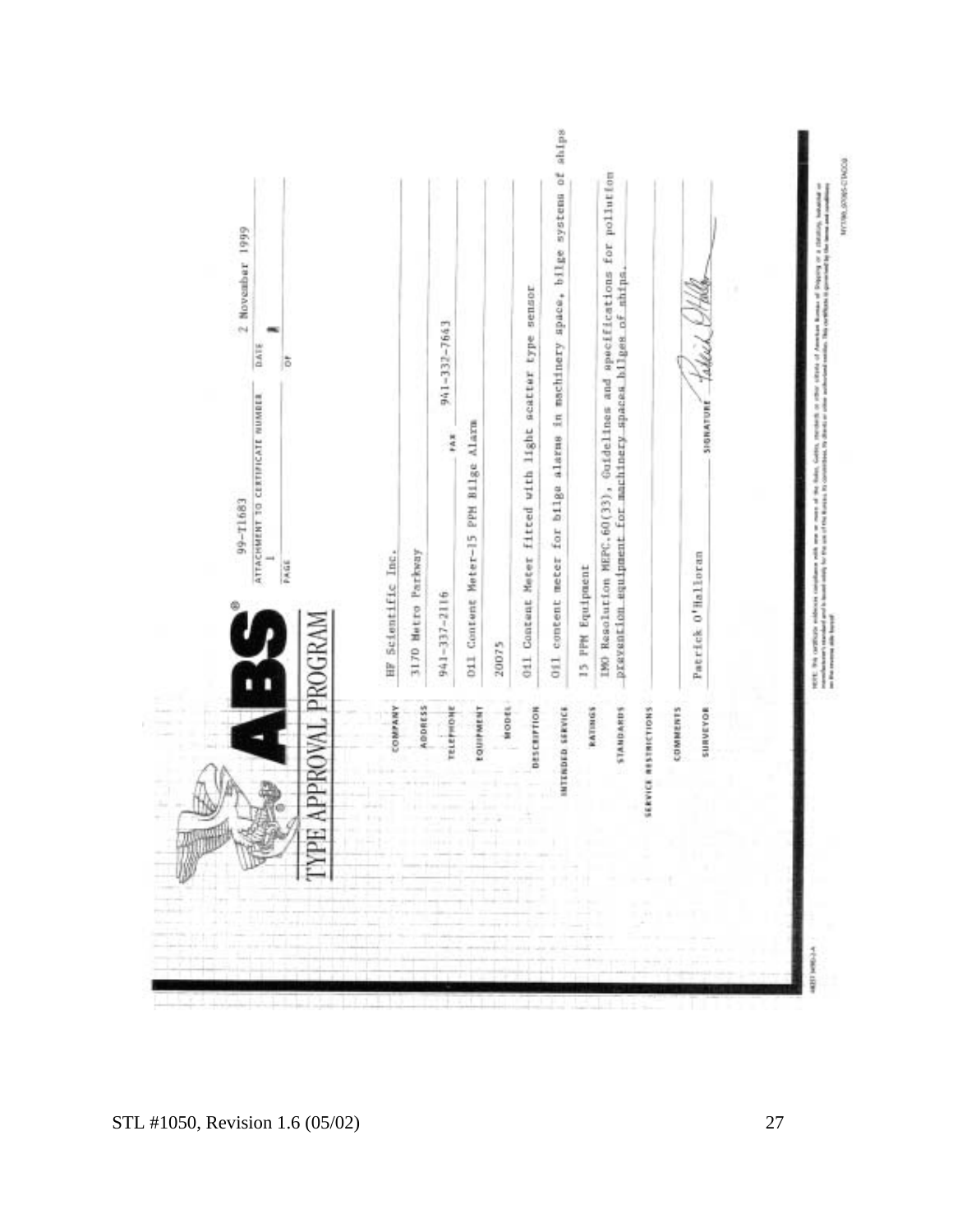| 2 November 1999<br>Fort Meyers, Florida<br>PLANT LOCATION<br>99-11683<br>сектисата кимва<br>Tampa, Florida<br>Port offici | Type Approval                                                     | order to carry out survey of the facilities and associated quality procedures. The facility is considered capable<br>manufacturing a product which meets the designated standards. The equipment listed on the Attachment is<br>that a representative of this Bureau did, at the request of the Company, attend their facilities on the date and location noted<br>edigible to be placed on this Bureau's Ltd of Type Approved Equipment, subject to annual facility surveys<br>by a representative of this Bureau and renewal of this Certificate after five (5) years. | expiration pate 2 November 2004<br>equipment pescurrion Oil Content Meter-15 PPM Bilge Alarm<br>Patrick O'Halloran<br>ISSUE DATE 2 NOVEmber 1999 | <b>RYTOR STORS-CTACO I</b> |
|---------------------------------------------------------------------------------------------------------------------------|-------------------------------------------------------------------|--------------------------------------------------------------------------------------------------------------------------------------------------------------------------------------------------------------------------------------------------------------------------------------------------------------------------------------------------------------------------------------------------------------------------------------------------------------------------------------------------------------------------------------------------------------------------|--------------------------------------------------------------------------------------------------------------------------------------------------|----------------------------|
| APPROVAL PROGRAM                                                                                                          | HF Scientific Inc.<br>$\overline{0}$<br>FICAT<br>This is to<br>ER | ă<br>above, in                                                                                                                                                                                                                                                                                                                                                                                                                                                                                                                                                           | ABAY PORT SHOWWERS SHOREWAY                                                                                                                      | <b>BOTTE</b> This is       |